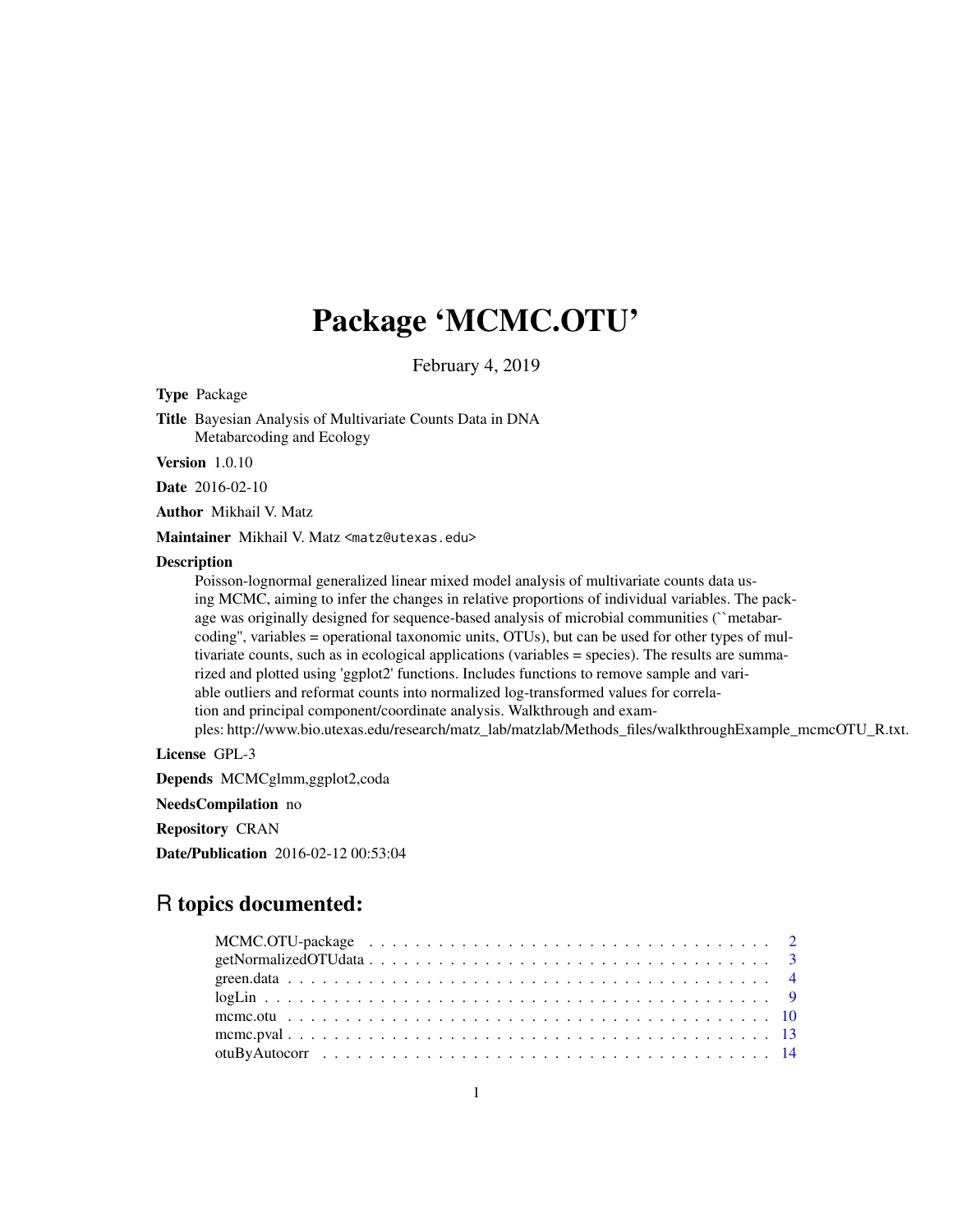<span id="page-1-0"></span>

| MCMC.OTU-package | Bayesian analysis of multivariate counts data in DNA metabarcoding |
|------------------|--------------------------------------------------------------------|
|                  | and ecology.                                                       |

This package enables MCMC-based generalized linear mixed model analysis of multivariate counts data, such as common in DNA metabarcoding and community ecology. The results are summarized and plotted using ggplot2 functions.

#### Details

| Package: | MCMC.OTU   |
|----------|------------|
| Type:    | Package    |
| Version: | 1.0.10     |
| Date:    | 2016-02-10 |
| License: | GPL-3      |

At the moment, the package handles experimental design with a single multilevel fixed factor or two fully crossed multilevel fixed factors. Any number of scalar (OTU-specific) random factors (i.e. blocking factors) are allowed. By default, it is assumed that variation in total counts per sample is not biologically relevant (refects sequencing or survey effort). See help for the core function mcmc.otu() for more details.

#### Author(s)

Mikhail V. Matz <matz@utexas.edu>

#### References

Elizabeth A. Green, Sarah W. Davies, Mikhail V. Matz, Monica Medina Quantifying cryptic Symbiodinium diversity within Orbicella faveolata and Orbicella franksi at the Flower Garden Banks, Gulf of Mexico. PeerJ 2014 2:e386 https://peerj.com/articles/386/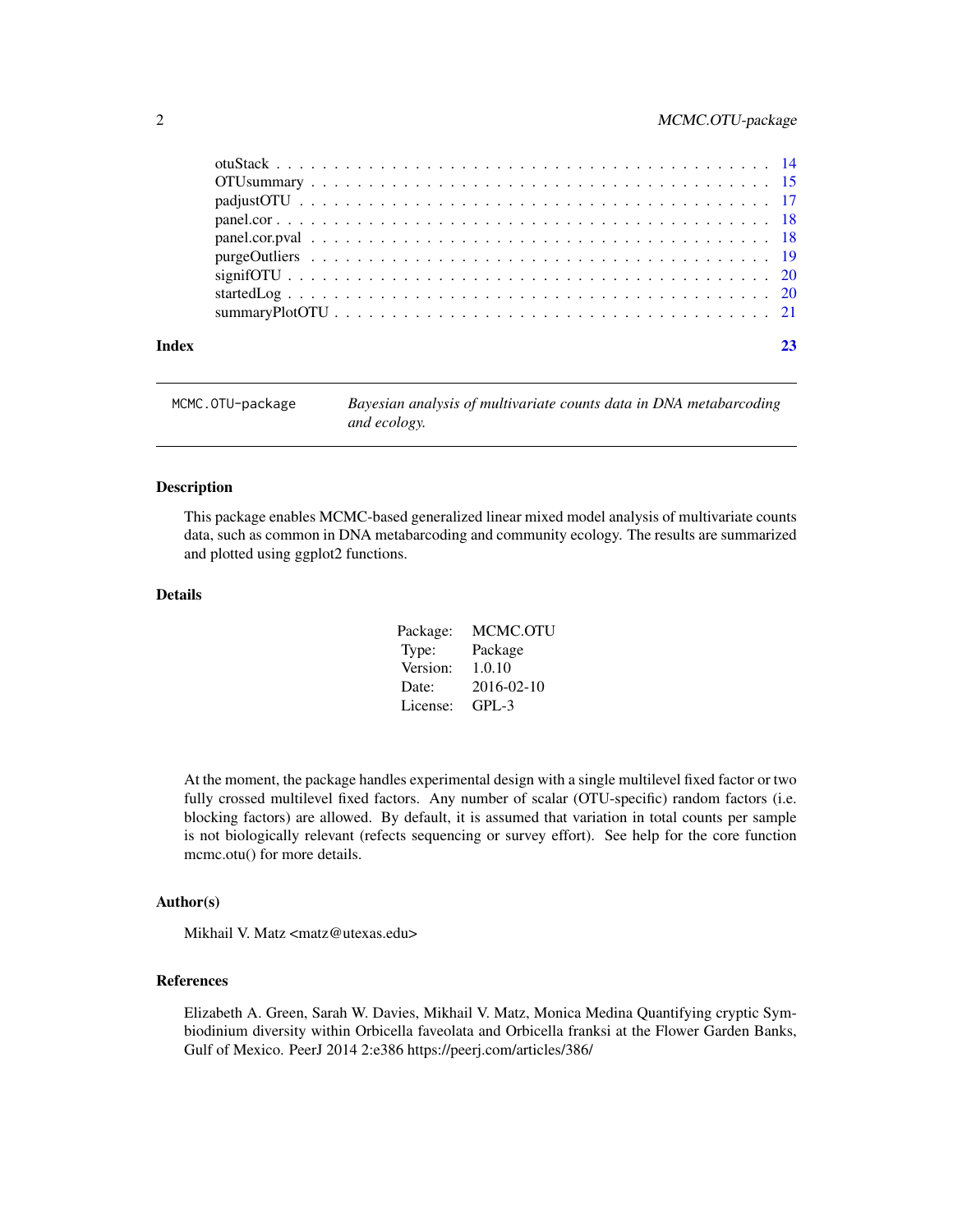# <span id="page-2-0"></span>getNormalizedOTUdata 3

#### Examples

```
# Symbiodinium sp diversity in two coral species at two reefs (banks)
data(green.data)
# removing outliers
goods=purgeOutliers(
data=green.data,
count.columns=c(4:length(green.data[1,])),
zero.cut=0.25 # remove this line for real analysis
)
# stacking the data table
gs=otuStack(
data=goods,
count.columns=c(4:length(goods[1,])),
condition.columns=c(1:3)
)
# fitting the model
mm=mcmc.otu(
fixed="bank+species+bank:species",
data=gs,
nitt=3000,burnin=2000 # remove this line for real analysis!
)
# selecting the OTUs that were modeled reliably
acpass=otuByAutocorr(mm,gs)
# calculating effect sizes and p-values:
ss=OTUsummary(mm,gs,summ.plot=FALSE)
# correcting for mutliple comparisons (FDR)
ss=padjustOTU(ss)
# getting significatly changing OTUs (FDR<0.05)
sigs=signifOTU(ss)
# plotting them
ss2=OTUsummary(mm,gs,otus=sigs)
# bar-whiskers graph of relative changes:
# ssr=OTUsummary(mm,gs,otus=signifOTU(ss),relative=TRUE)
# displaying effect sizes and p-values for significant OTUs
ss$otuWise[sigs]
```
getNormalizedOTUdata *Extracts mcmc.otu model predictions*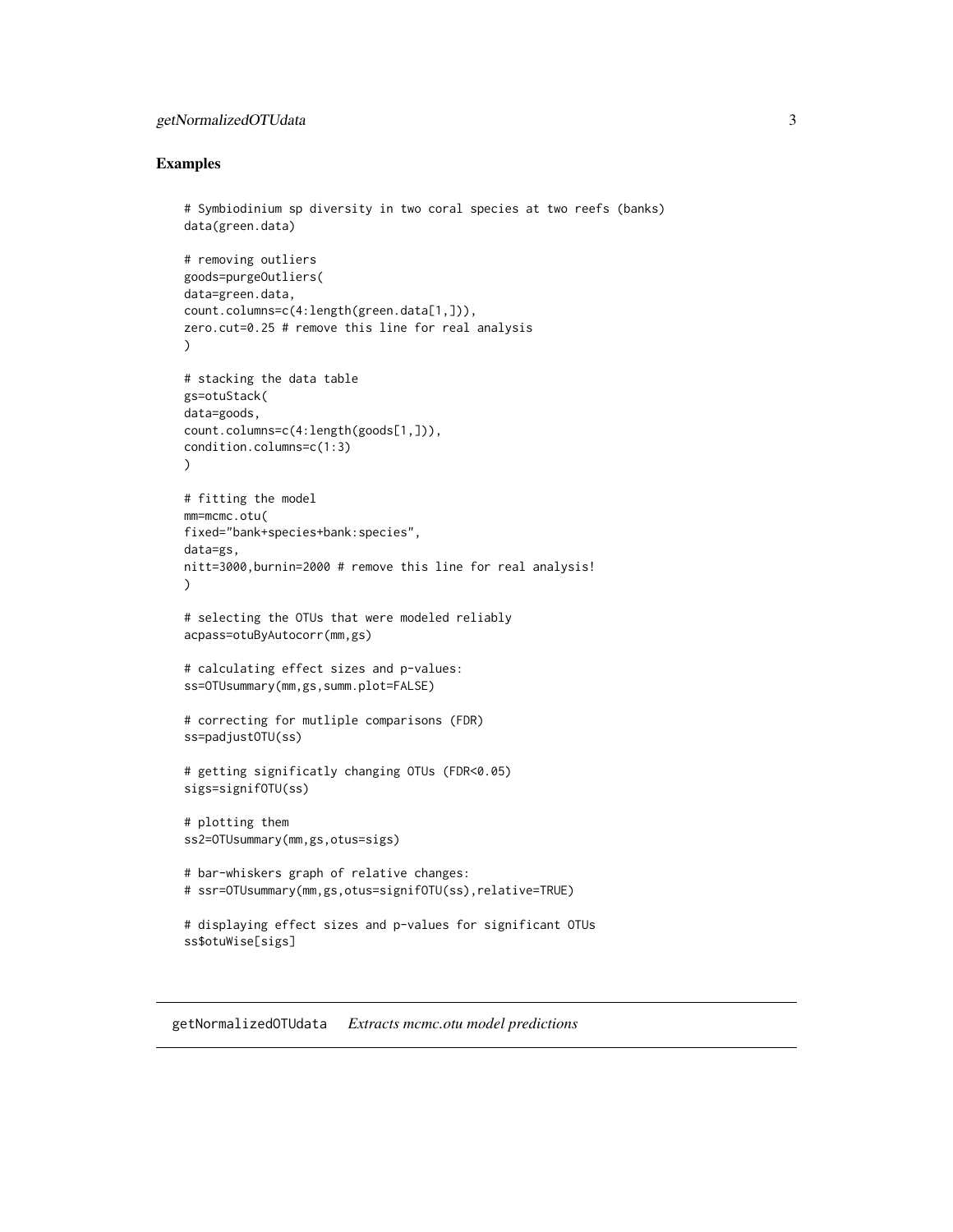<span id="page-3-0"></span>Generates a table of model-derived log2-transformed OTU abundances without sample effects (i.e., corresponding to predicted normalized data)

#### Usage

getNormalizedOTUdata(model, data, log.base=10)

#### Arguments

| model    | meme.otu model: the output of meme.otu function fitted with pr=TRUE option             |
|----------|----------------------------------------------------------------------------------------|
| data     | The dataset that was analysed to generate the model (output of otuStack func-<br>tion) |
| log.base | base of the logarithm to use                                                           |

#### Value

The function returns a list of two data frames. The first one, normData, is the model-predicted log2-transformed OTU abundances table. It has one column per OTU and one row per sample. The second data frame, conditions, is a table of experimental conditions corresponding to the normData table.

#### Author(s)

Mikhail V. Matz, University of Texas at Austin <matz@utexas.edu>

# References

Elizabeth A. Green, Sarah W. Davies, Mikhail V. Matz, Monica Medina Next-generation sequencing reveals cryptic Symbiodinium diversity within Orbicella faveolata and Orbicella franksi at the Flower Garden Banks, Gulf of Mexico. PeerJ 2014 https://peerj.com/preprints/246/

green.data *Symbiodinium sp. ITS2 OTUs from Orbicella franksi and O. faveolata*

#### Description

Symbiodinium sp. ITS2 OTUs from Orbicella franksi and O. faveolata corals at the Flower Garden Banks. Two banks (east and west), two coral species, five OTUs.

#### Usage

data(green.data)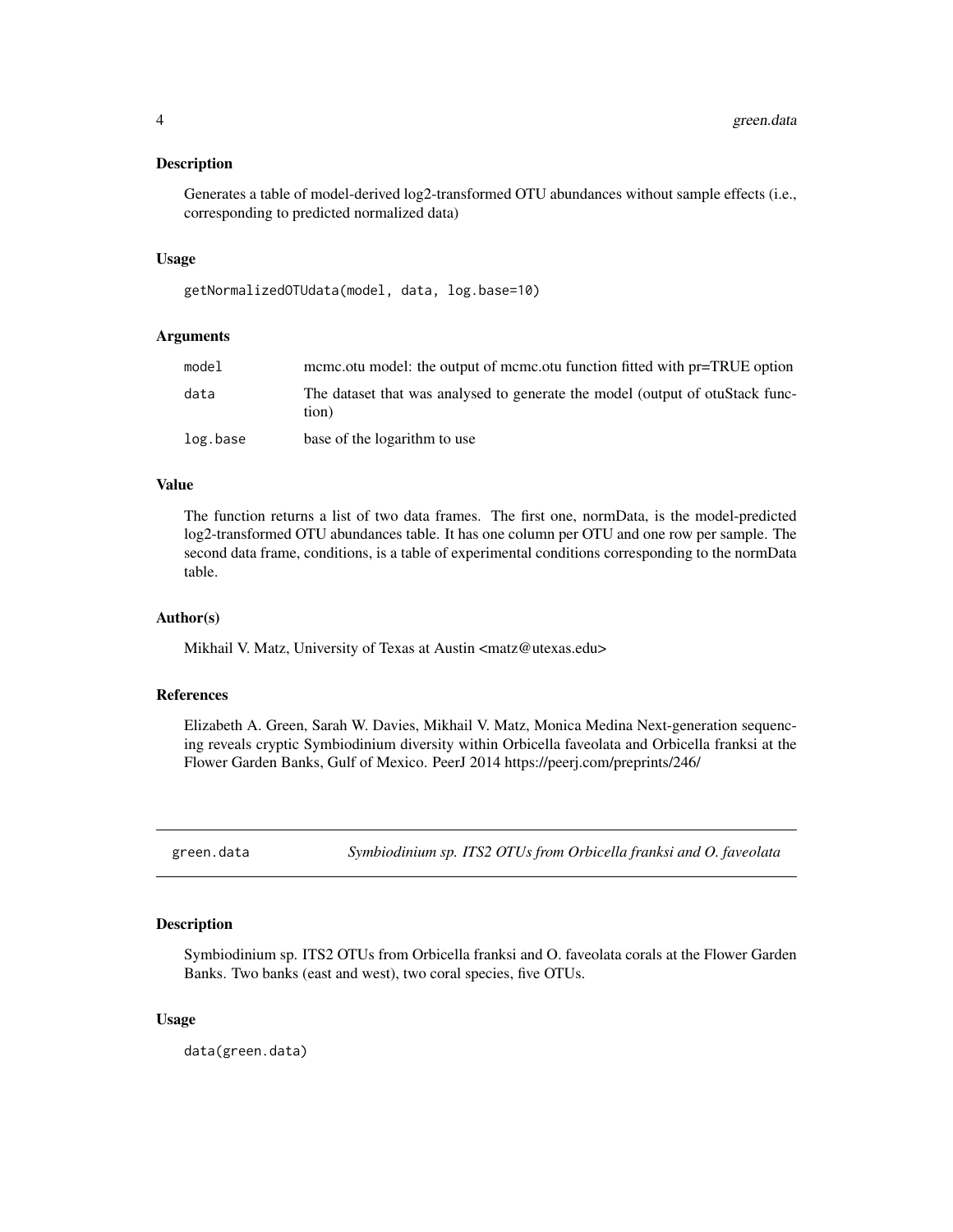#### green.data 5

# Format

A data frame with 58 observations on the following 156 variables.

species a factor with levels faveolata franksi

bank a factor with levels east west

sample a factor with levels EFAV117 EFAV123 EFAV128 EFAV137 EFAV140 EFAV142 EFAV143 EFAV145 EFAV150 EFAV153 EFAV154 EFAV157 EFAV161 EFAV162 EFRA101 EFRA102 EFRA105 EFRA216 EFRA218 EFRA221 EFRA222 EFRA224 EFRA231 EFRA232 EFRA233 EFRA236 EFRA82 EFRA90 EFRA91 WFAV102 WFAV103 WFAV107 WFAV111 WFAV112 WFAV188 WFAV191 WFAV89 WFAV91 WFAV94 WFAV95 WFAV97 WFAV98 WFAV99 WFRA106 WFRA107 WFRA112 WFRA114 WFRA115 WFRA116 WFRA117 WFRA198 WFRA199 WFRA200 WFRA201 WFRA202 WFRA203 WFRA205 WFRA210

H35JRAZ01A0C9J a numeric vector H35JRAZ01A0D1B a numeric vector H35JRAZ01A0RQO a numeric vector H35JRAZ01A1FKL a numeric vector H35JRAZ01A1GT3 a numeric vector H35JRAZ01A1NMH a numeric vector H35JRAZ01A1SO3 a numeric vector H35JRAZ01A1VUD a numeric vector H35JRAZ01A22NW a numeric vector H35JRAZ01A2ZJK a numeric vector H35JRAZ01A2ZYY a numeric vector H35JRAZ01A30IE a numeric vector H35JRAZ01A32BS a numeric vector H35JRAZ01A3DXY a numeric vector H35JRAZ01A3UJS a numeric vector H35JRAZ01A4BHG a numeric vector H35JRAZ01A4F3O a numeric vector H35JRAZ01A4G6O a numeric vector H35JRAZ01A4O8A a numeric vector H35JRAZ01A4U5O a numeric vector H35JRAZ01A5LTB a numeric vector H35JRAZ01A5O9U a numeric vector H35JRAZ01A6ITE a numeric vector H35JRAZ01A771F a numeric vector H35JRAZ01A7EP4 a numeric vector H35JRAZ01A7SMY a numeric vector H35JRAZ01A8A59 a numeric vector H35JRAZ01A8X2Y a numeric vector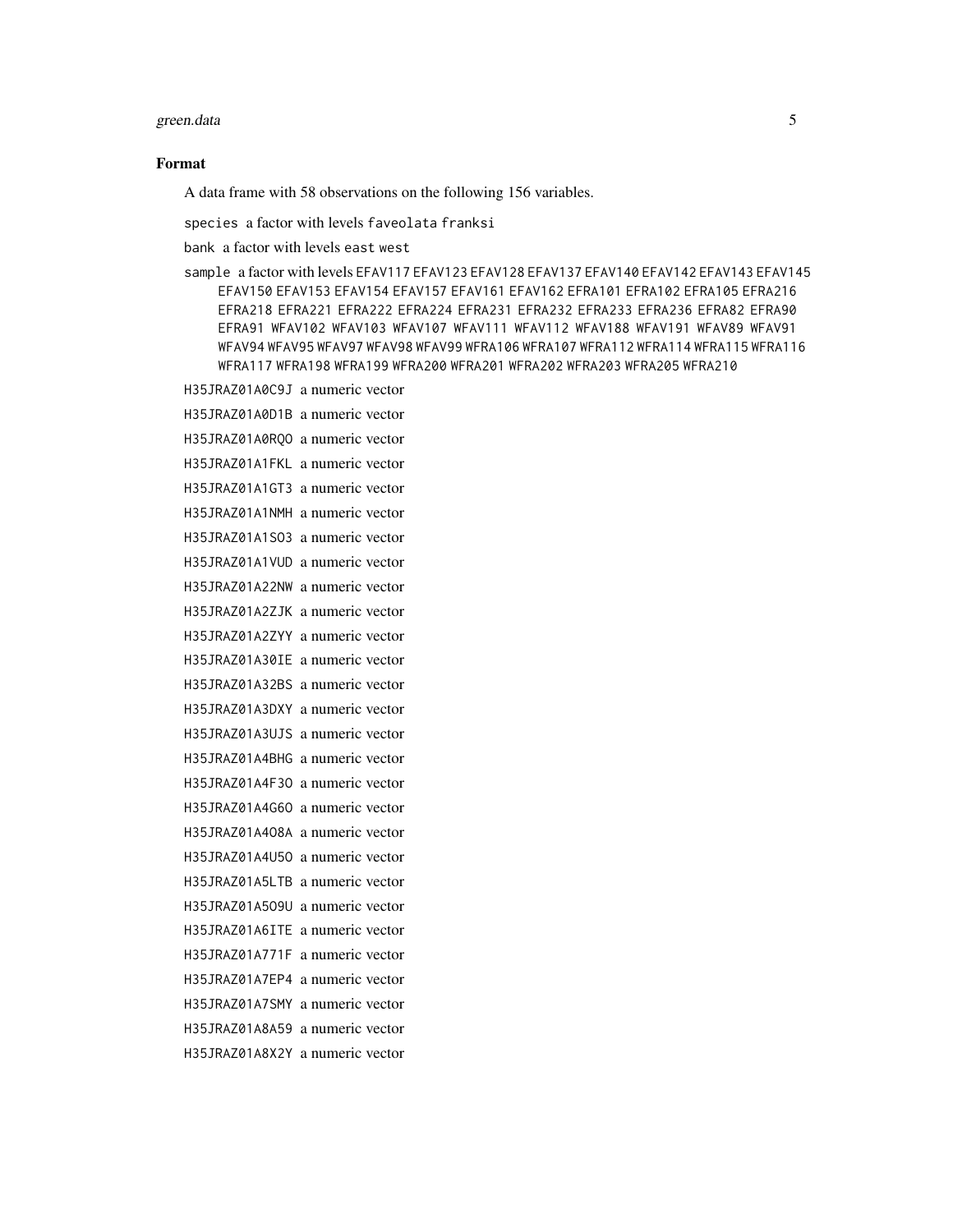6 Germanian State and the control of the control of the control of the control of the control of the control of the control of the control of the control of the control of the control of the control of the control of the c

H35JRAZ01A93HV a numeric vector H35JRAZ01A9TZY a numeric vector H35JRAZ01AMZP0 a numeric vector H35JRAZ01AN7JF a numeric vector H35JRAZ01ANHED a numeric vector H35JRAZ01ANUPT a numeric vector H35JRAZ01AO7GS a numeric vector H35JRAZ01AON2S a numeric vector H35JRAZ01APP5A a numeric vector H35JRAZ01APPG5 a numeric vector H35JRAZ01APWEH a numeric vector H35JRAZ01APYLM a numeric vector H35JRAZ01AQIU4 a numeric vector H35JRAZ01AR1R8 a numeric vector H35JRAZ01AR8Q4 a numeric vector H35JRAZ01ARD6M a numeric vector H35JRAZ01ARKYW a numeric vector H35JRAZ01ARSTD a numeric vector H35JRAZ01ARZ7L a numeric vector H35JRAZ01AS8ZF a numeric vector H35JRAZ01ASV28 a numeric vector H35JRAZ01ATSK2 a numeric vector H35JRAZ01ATZCY a numeric vector H35JRAZ01AU38T a numeric vector H35JRAZ01AUMOE a numeric vector H35JRAZ01AUTH5 a numeric vector H35JRAZ01AUX8X a numeric vector H35JRAZ01AVB0Q a numeric vector H35JRAZ01AVFAX a numeric vector H35JRAZ01AVX70 a numeric vector H35JRAZ01AWGQC a numeric vector H35JRAZ01AXA3Z a numeric vector H35JRAZ01AXGLD a numeric vector H35JRAZ01AXVIR a numeric vector H35JRAZ01AY2DE a numeric vector H35JRAZ01AY6KB a numeric vector H35JRAZ01AZFWS a numeric vector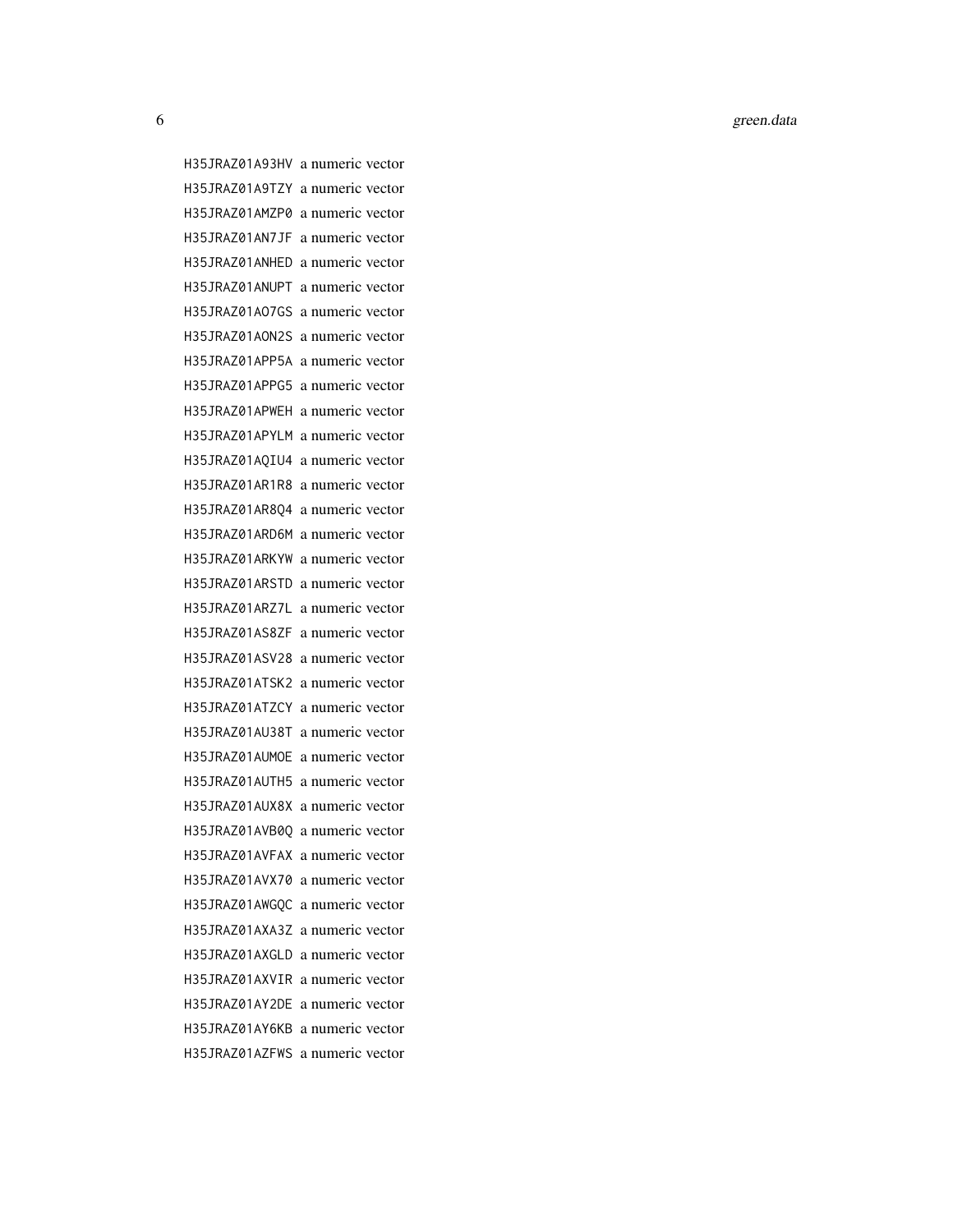H35JRAZ01AZTST a numeric vector H35JRAZ01BB9FU a numeric vector H35JRAZ01BBITP a numeric vector H35JRAZ01BBSV6 a numeric vector H35JRAZ01BD2HV a numeric vector H35JRAZ01BDBD6 a numeric vector H35JRAZ01BDTVF a numeric vector H35JRAZ01BE95X a numeric vector H35JRAZ01BEHEK a numeric vector H35JRAZ01BEMYI a numeric vector H35JRAZ01BEP0J a numeric vector H35JRAZ01BFNRT a numeric vector H35JRAZ01BFVYJ a numeric vector H35JRAZ01BG87N a numeric vector H35JRAZ01BGG1A a numeric vector H35JRAZ01BGN2J a numeric vector H35JRAZ01BGUP9 a numeric vector H35JRAZ01BH7VV a numeric vector H35JRAZ01BIHI3 a numeric vector H35JRAZ03C08W3 a numeric vector H35JRAZ03C0K1K a numeric vector H35JRAZ03C141R a numeric vector H35JRAZ03C16B4 a numeric vector H35JRAZ03C1INY a numeric vector H35JRAZ03C1WD2 a numeric vector H35JRAZ03C2344 a numeric vector H35JRAZ03C2919 a numeric vector H35JRAZ03C2CBI a numeric vector H35JRAZ03C2DMJ a numeric vector H35JRAZ03C2MH3 a numeric vector H35JRAZ03C2PQY a numeric vector H35JRAZ03C32WG a numeric vector H35JRAZ03C3ANP a numeric vector H35JRAZ03C5910 a numeric vector H35JRAZ03C5CKR a numeric vector H35JRAZ03C5G30 a numeric vector H35JRAZ03C60I8 a numeric vector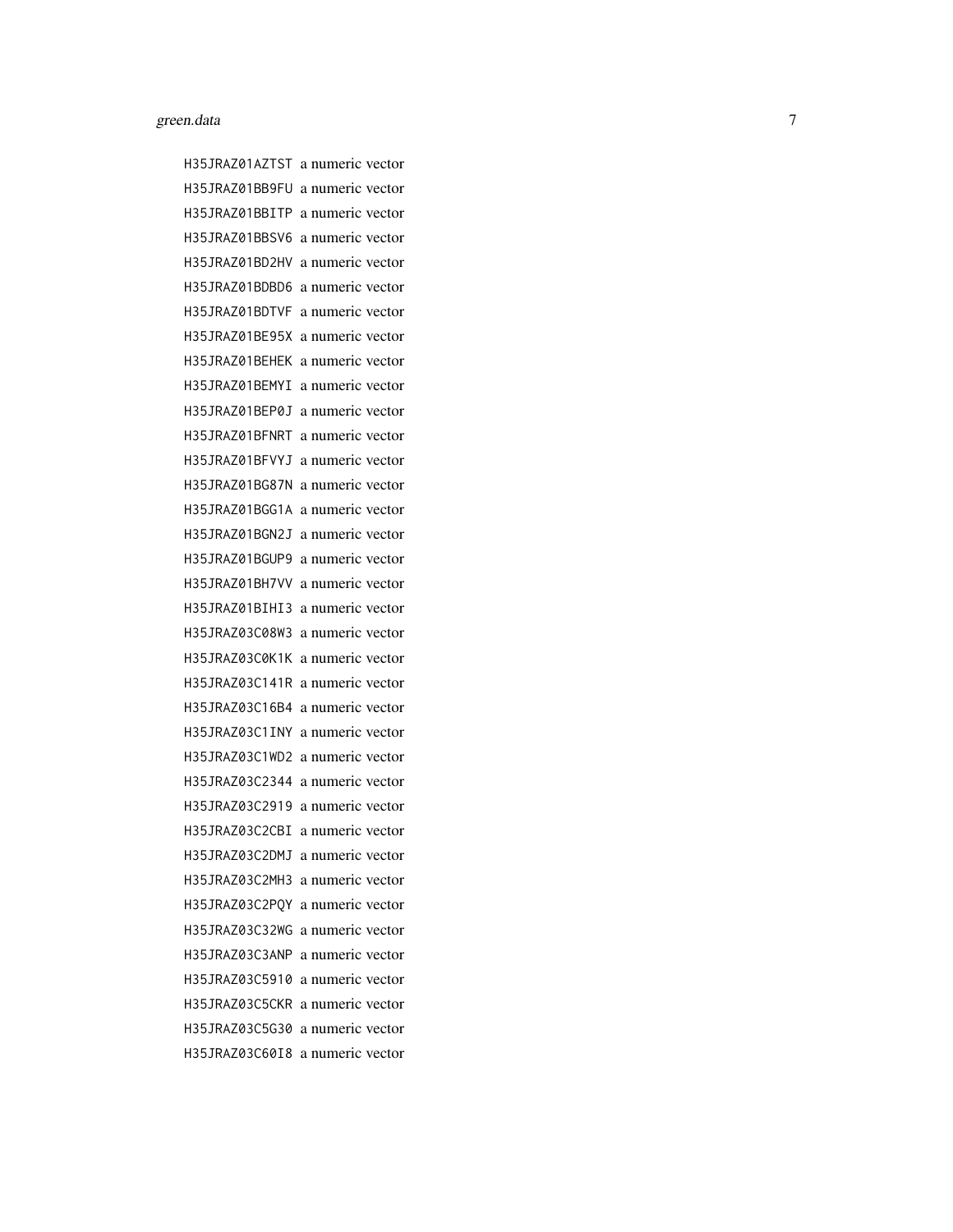8 green.data

H35JRAZ03C6AF1 a numeric vector H35JRAZ03C6E0W a numeric vector H35JRAZ03C6LU3 a numeric vector H35JRAZ03C6Q3V a numeric vector H35JRAZ03C75OM a numeric vector H35JRAZ03C7GCE a numeric vector H35JRAZ03C7P6J a numeric vector H35JRAZ03C8JJT a numeric vector H35JRAZ03C9MVI a numeric vector H35JRAZ03CX46J a numeric vector H35JRAZ03CX5BC a numeric vector H35JRAZ03CXVYS a numeric vector H35JRAZ03DA80G a numeric vector H35JRAZ03DALPN a numeric vector H35JRAZ03DAW5J a numeric vector H35JRAZ03DAXEI a numeric vector H35JRAZ03DC5UZ a numeric vector H35JRAZ03DCCVA a numeric vector H35JRAZ03DCGCE a numeric vector H35JRAZ03DCXOX a numeric vector H35JRAZ03DE7WW a numeric vector H35JRAZ03DED1S a numeric vector H35JRAZ03DEJ2S a numeric vector H35JRAZ03DF9NA a numeric vector H35JRAZ03DFE9W a numeric vector H35JRAZ03DFZXI a numeric vector H35JRAZ03DG0DK a numeric vector H35JRAZ03DGHF2 a numeric vector H35JRAZ03DHRCR a numeric vector H35JRAZ03DIOTH a numeric vector H35JRAZ03DJAMF a numeric vector H35JRAZ03DJLV9 a numeric vector H35JRAZ03DJU1V a numeric vector H35JRAZ03DKE4J a numeric vector H35JRAZ03DKRO9 a numeric vector H35JRAZ03DLA3U a numeric vector H35JRAZ03DLJW2 a numeric vector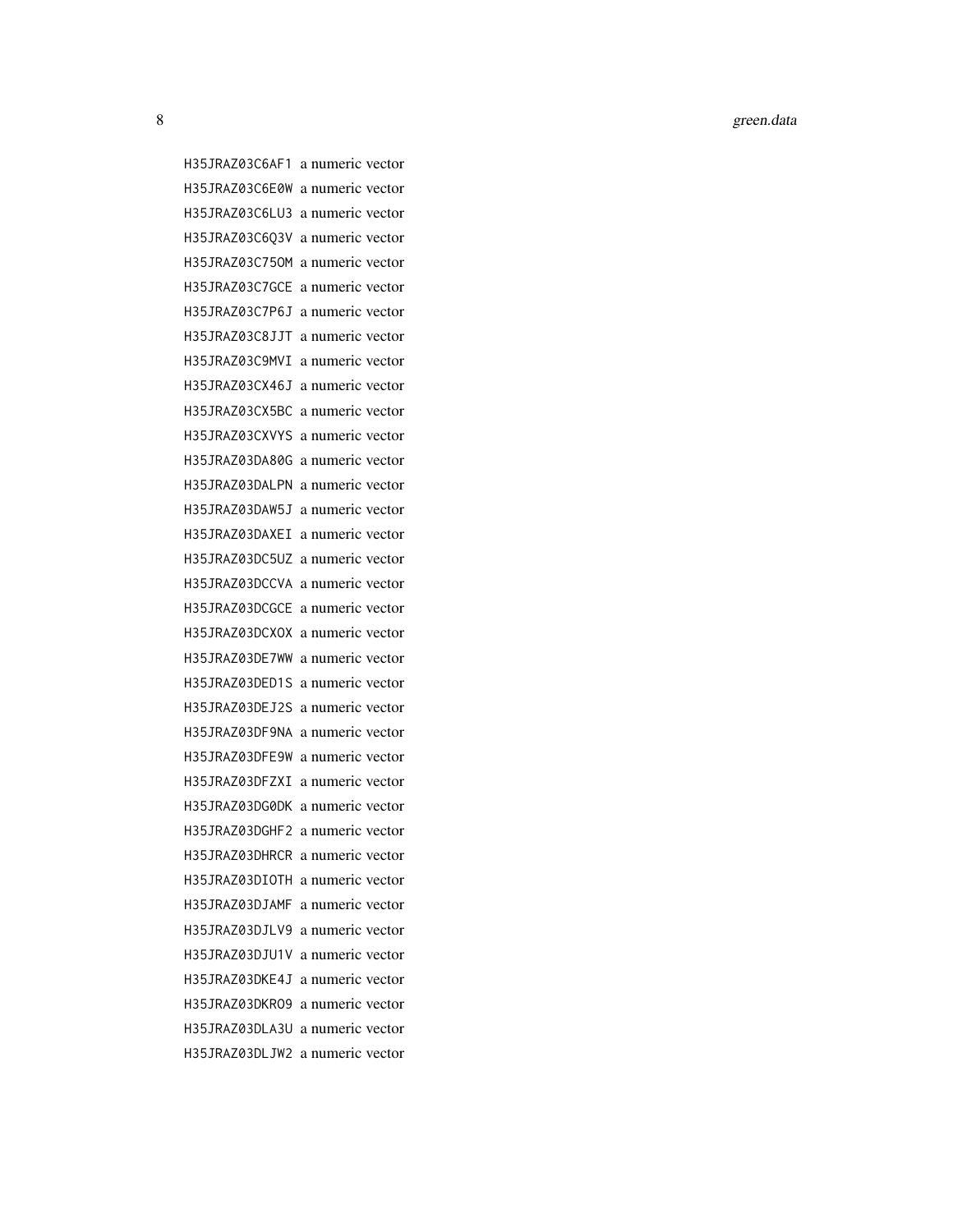<span id="page-8-0"></span>logLin 99 and 2008 and 2008 and 2008 and 2008 and 2008 and 2008 and 2008 and 2008 and 2008 and 2008 and 2008 a

H35JRAZ03DLRGI a numeric vector H35JRAZ03DMDRM a numeric vector H35JRAZ03DMGA2 a numeric vector H35JRAZ03DMGAO a numeric vector H35JRAZ03DO292 a numeric vector H35JRAZ03DOWHJ a numeric vector H35JRAZ03DP0DM a numeric vector H35JRAZ03DQ55S a numeric vector H35JRAZ03DQK7F a numeric vector H35JRAZ03DR9O9 a numeric vector H35JRAZ03DRJ6E a numeric vector H35JRAZ03DSA3E a numeric vector H35JRAZ03DSJQA a numeric vector H35JRAZ03DSR5L a numeric vector

#### Source

Elizabeth A. Green, Sarah W. Davies, Mikhail V. Matz, Monica Medina Next-generation sequencing reveals cryptic Symbiodinium diversity within Orbicella faveolata and Orbicella franksi at the Flower Garden Banks, Gulf of Mexico. PeerJ 2014 https://peerj.com/preprints/246/

#### References

Elizabeth A. Green, Sarah W. Davies, Mikhail V. Matz, Monica Medina Next-generation sequencing reveals cryptic Symbiodinium diversity within Orbicella faveolata and Orbicella franksi at the Flower Garden Banks, Gulf of Mexico. PeerJ 2014 https://peerj.com/preprints/246/

logLin *prepares OTU counts data for PCA analysis using log-linear-hybrid transform*

### Description

Normalizes counts based on total counts per sample, then uses log-linear-hybrid transformation on the data.

# Usage

logLin(data,count.columns,k=10,zero.na=FALSE)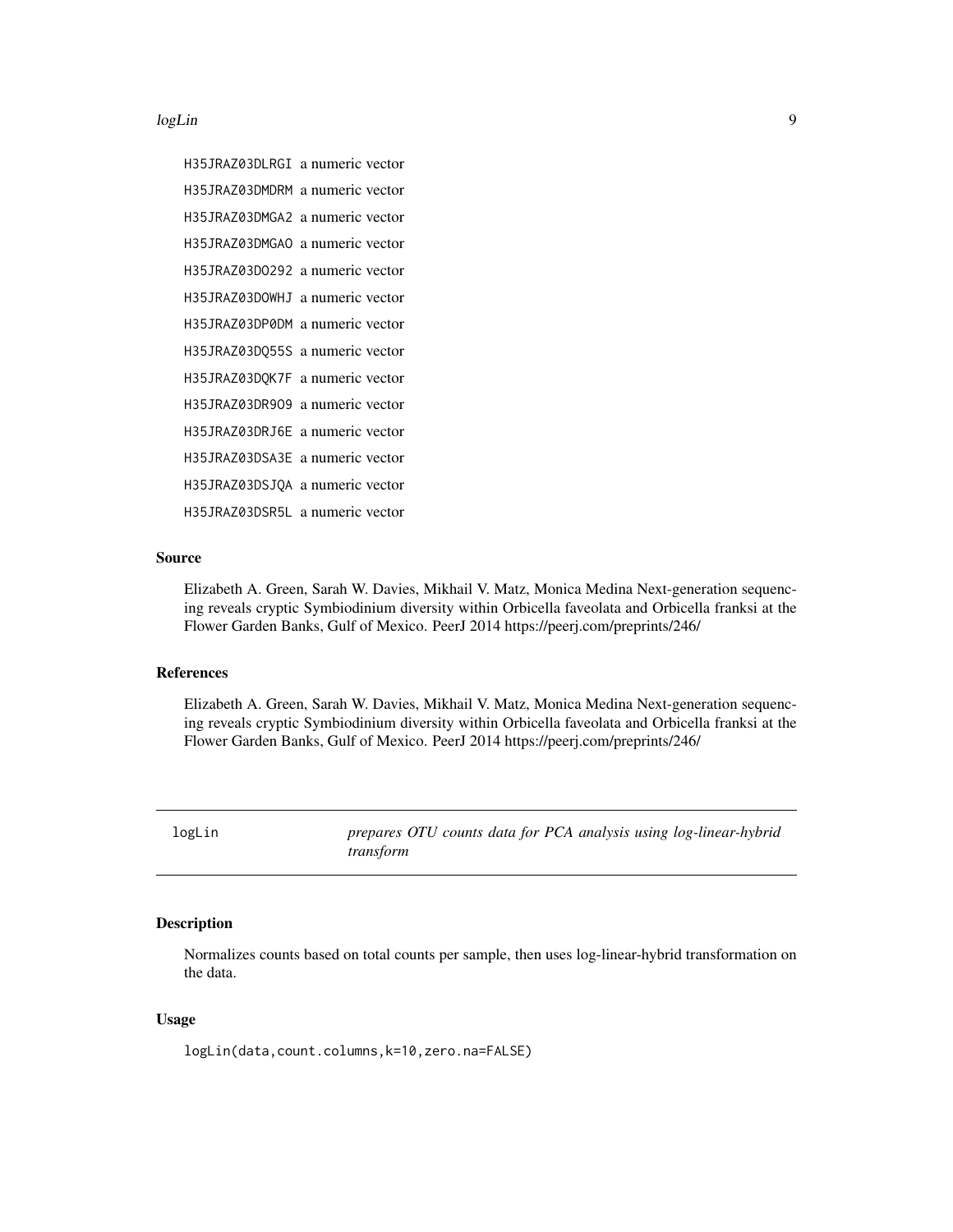#### <span id="page-9-0"></span>**Arguments**

| data          | OTU counts table. Rows: samples, columns: OTUs.                                                                                     |
|---------------|-------------------------------------------------------------------------------------------------------------------------------------|
| count.columns | numbers of colums containing OTU counts.                                                                                            |
| k.            | count threshold to transition from linear to log transform.                                                                         |
| zero.na       | With 'zero.na=TRUE', the original zero count datapoints become 'NA' (useful<br>for analysis of pairwise correlations between OTUs). |

# Value

A table of transformed normalized values.

#### Author(s)

Mikhail V. Matz, University of Texas at Austin <matz@utexas.edu>

#### References

Log-linear-hybrid transform: Rocke DM and Durbin B Bioinformatics 2003 19:966-972 (DOI: 10.1093/bioinformatics/btg107) MCMC.OTU: Elizabeth A. Green, Sarah W. Davies, Mikhail V. Matz, Monica Medina Next-generation sequencing reveals cryptic Symbiodinium diversity within Orbicella faveolata and Orbicella franksi at the Flower Garden Banks, Gulf of Mexico. PeerJ 2014 https://peerj.com/preprints/246/

mcmc.otu *Analyzes multivariate counts data using poisson-lognormal mixed model*

#### Description

Wrapper function for MCMCglmm by Jarrod Hadfield, designed for multivariate counts data such as in sequence-based analysis of microbial communities ("metabarcoding", variables = operational taxonomic units, OTUs), or in ecological applications (variables = species). The function aims to infer the changes in relative proportions of individual variables. The maximum number of variables that can be processed on a laptop computer is about 200; more memory is required for larger numbers.

# Usage

```
mcmc.otu(fixed=NULL, random=NULL, data, y.scale="proportion",
globalMainEffects="remove", vprior="uninf",...)
```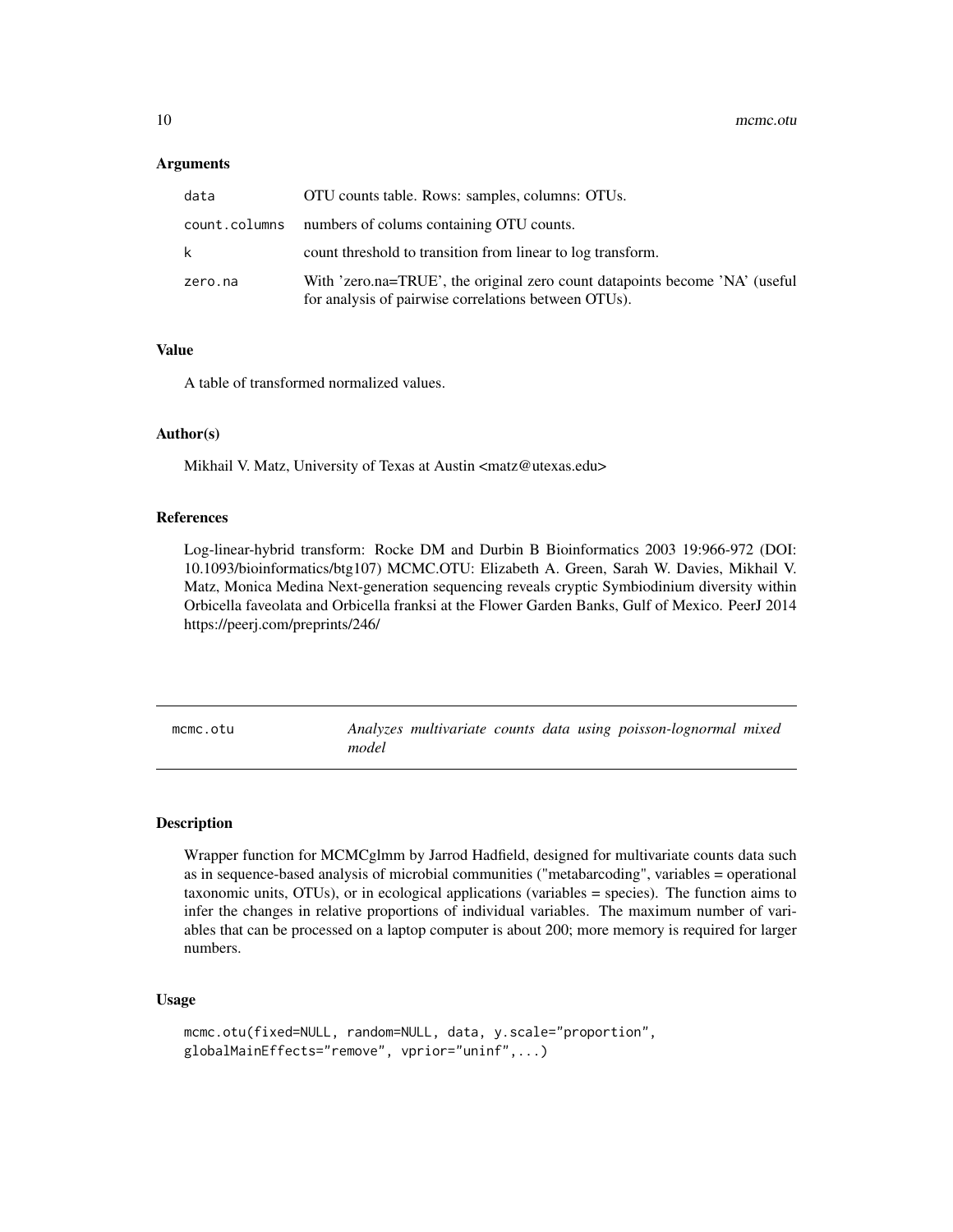#### mcmc.otu 11

#### **Arguments**

| fixed             | combination of fixed effects, as a text string. Do not use "*" symbol, list it fully,<br>such as: 'factor1+factor2+factor1:factor2'.                                                                                                                                                                                                                                                                                                                                                                                                     |
|-------------------|------------------------------------------------------------------------------------------------------------------------------------------------------------------------------------------------------------------------------------------------------------------------------------------------------------------------------------------------------------------------------------------------------------------------------------------------------------------------------------------------------------------------------------------|
| random            | A vector of names for variable-specific scalar random effects, such as 'c("effect1","effect2")'.                                                                                                                                                                                                                                                                                                                                                                                                                                         |
| data              | output of the otuStack() function                                                                                                                                                                                                                                                                                                                                                                                                                                                                                                        |
| y.scale           | By default, the modeled abundances will be expressed relative to the total counts<br>in the sample, effectively corresponding to proportions of total. Specify 'y.scale="absolute"<br>to express the results as absolute abundances.                                                                                                                                                                                                                                                                                                     |
| globalMainEffects |                                                                                                                                                                                                                                                                                                                                                                                                                                                                                                                                          |
|                   | By default, the model will assume that the samples can vary systematically in<br>abundance among factor combinations (i.e., there is an effect of a factor combi-<br>nation applicable to all variables) and remove these effects; this is analogous to<br>normalizing the samples to total counts. Specify 'globalMainEffects="keep"' to<br>switch this off.                                                                                                                                                                            |
| vprior            | Prior for variance of user-specified random effects. By default an inverse Wishart<br>prior with assumed variance $(V)$ at 1 and the degree of belief parameter (nu) at 0.<br>With 'prior="iw"' and 'prior="iw01"' nu is the number of OTUs minus $0.998$ ,<br>resulting in a weakly informative prior that is commonly used in this type of<br>inference. vprior="iw" will assume large prior variance $(1)$ , vprior="iw01" will<br>assume small prior variance $(0.1)$ . If the model has trouble converging, specify<br>vptior="iw". |
| .                 | other options for MCMCgImm function, such as nitt (number of iterations), thin<br>(tinning interval), and burnin (number of initial iterations to disregard). For a<br>more precise inference, specify 'nitt=50000, thin=25, burnin=5000'. See MCM-<br>Cglmm documentation for more details.                                                                                                                                                                                                                                             |

# Details

This function constructs priors and runs an MCMC chain to fit a Poisson-lognormal generalized linear mixed model to the multivariate counts data.

The fixed effects for the model by default include a variable-specific intercept, global (non-variablespecific) main effects of fixed factors, and variable-specific effect for each of the listed fixed factors. With globalMainEffects="keep" the model will not include the global main effects, resulting in them being absorbed into the variable-specific effects.

The user-specified random effects are all assumed to be variable-specific with no covariances.

The model includes one universal random factor: the scalar random effect of sample, which accounts for the unequal counting effort among samples.

Residual variances are assumed to be variable-specific with no covariances, with weakly informative inverse Wishart prior with variance=1 and nu=(number of variables)-0.998.

The priors for fixed effects are diffuse gaussians with a mean at 0 and very large variances  $(1e+8)$ ,

#### Value

An MCMCglmm object. OTUsummary() function within this package summaizes these data, calculates all variable-wise credible intervals and p-values, and plots the results either as line-pointwhiskers graph or a bar-whiskers graph using ggplot2 functions.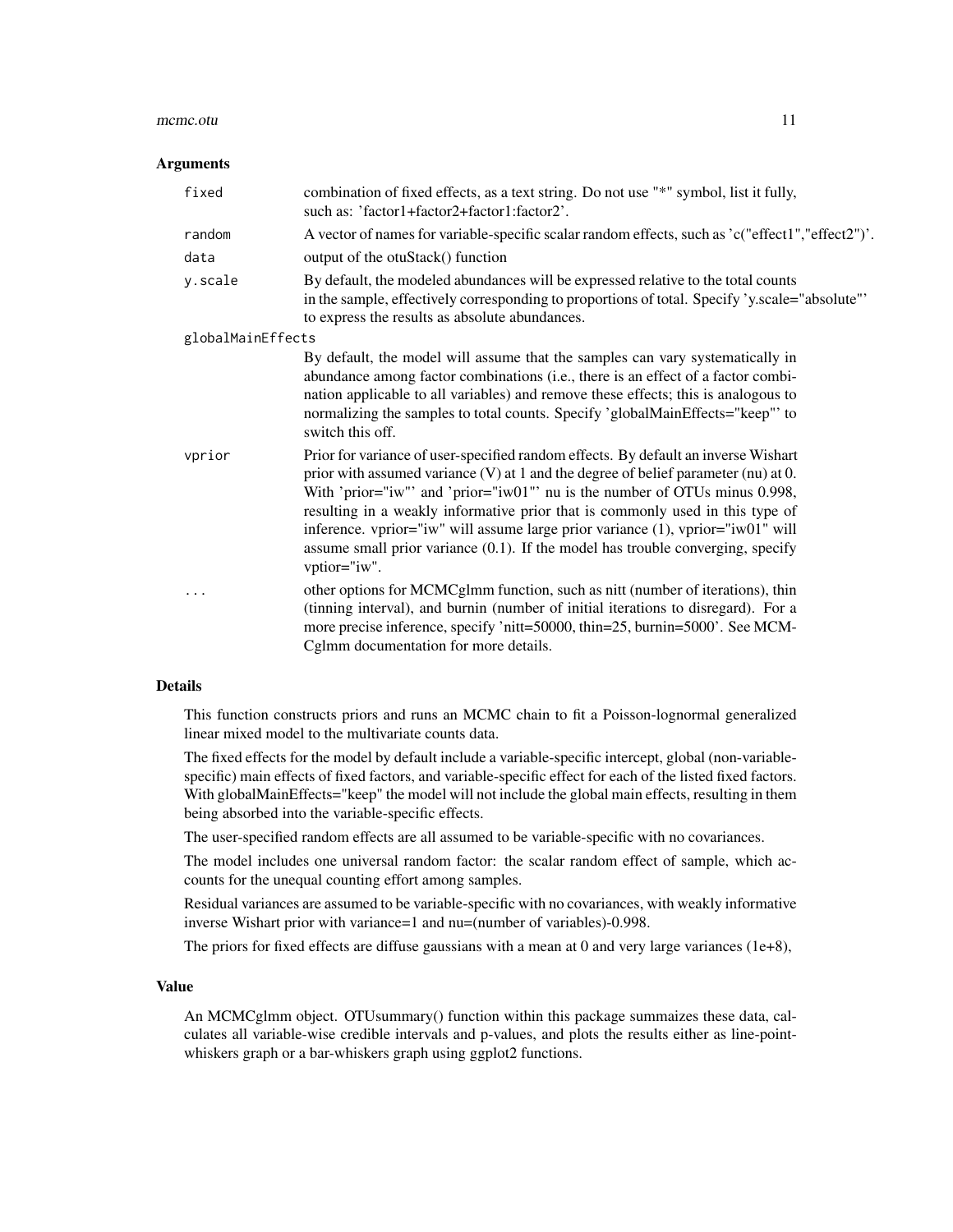OTUsummary() only works for experiments with a single multilevel factor or two fully crossed multilevel factors.

For more useful operations on MCMCglmm objects, such as posterior.mode(), HPDinterval(), and plot(), see documentation for MCMCglmm package.

#### Author(s)

Mikhail V. Matz, University of Texas at Austin <matz@utexas.edu>

#### References

Elizabeth A. Green, Sarah W. Davies, Mikhail V. Matz, Monica Medina Next-generation sequencing reveals cryptic Symbiodinium diversity within Orbicella faveolata and Orbicella franksi at the Flower Garden Banks, Gulf of Mexico. PeerJ 2014 https://peerj.com/preprints/246/

# See Also

OTUsummary(),MCMCglmm()

#### Examples

```
data(green.data)
# removing outliers
goods=purgeOutliers(
data=green.data,
count.columns=c(4:length(green.data[1,])),
zero.cut=0.25 # remove this line for real analysis
)
# stacking the data table
gs=otuStack(
data=goods,
count.columns=c(4:length(goods[1,])),
condition.columns=c(1:3)
)
# fitting the model
mm=mcmc.otu(
fixed="bank+species+bank:species",
data=gs,
nitt=3000,burnin=2000 # remove this line for real analysis!
)
# selecting the OTUs that were modeled reliably
acpass=otuByAutocorr(mm,gs)
```
# Symbiodinium sp diversity in two coral species at two reefs (banks)

```
# calculating effect sizes and p-values:
ss=OTUsummary(mm,gs,summ.plot=FALSE)
```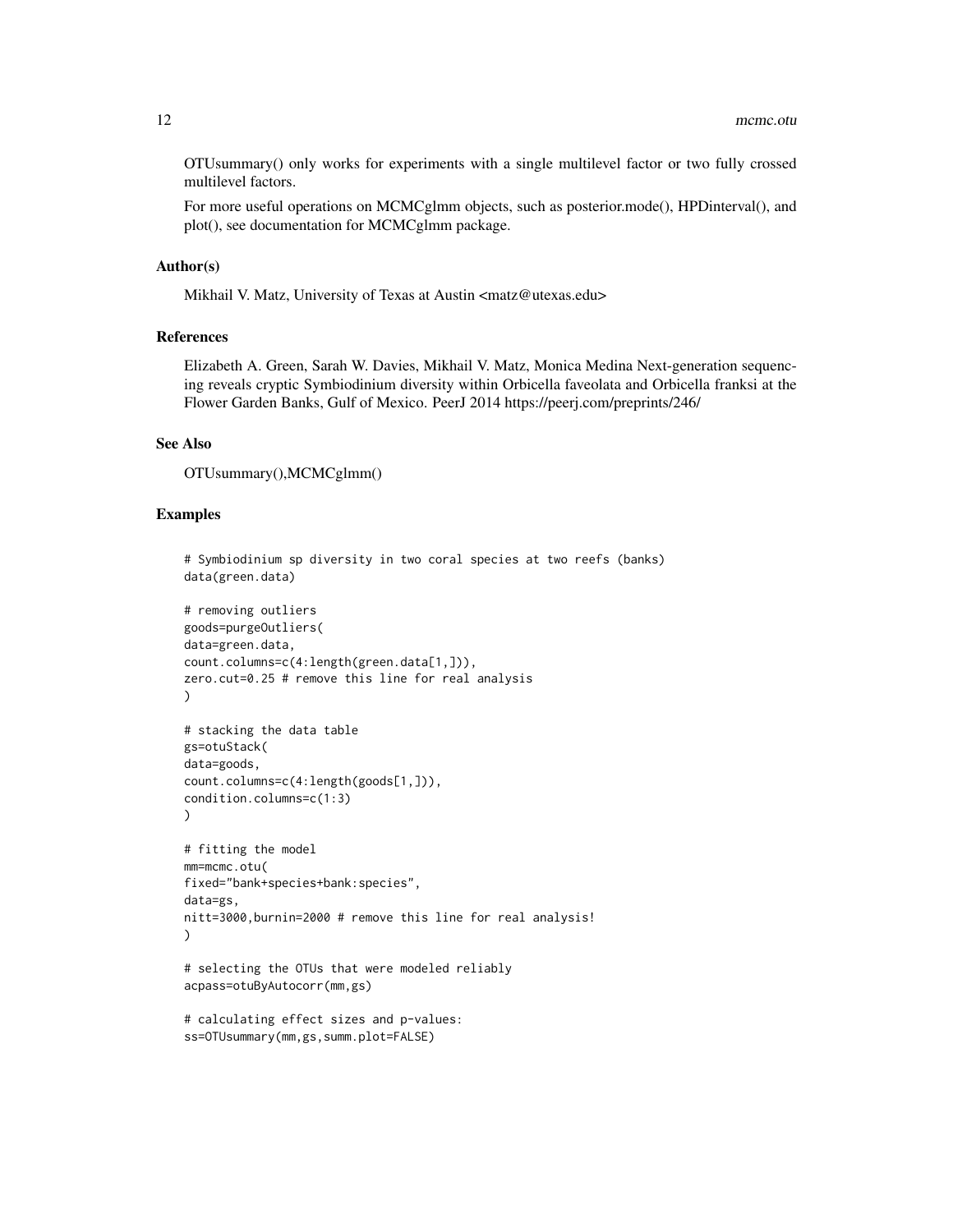# <span id="page-12-0"></span>mcmc.pval 13

```
# correcting for mutliple comparisons (FDR)
ss=padjustOTU(ss)
# getting significatly changing OTUs (FDR<0.05)
sigs=signifOTU(ss)
# plotting them
ss2=OTUsummary(mm,gs,otus=sigs)
# bar-whiskers graph of relative changes:
# ssr=OTUsummary(mm,gs,otus=signifOTU(ss),relative=TRUE)
# displaying effect sizes and p-values for significant OTUs
```

```
ss$otuWise[sigs]
```
mcmc.pval *calculates p-value based on Bayesian z-score or MCMC sampling*

#### Description

Accessory function to OTUsummary function

#### Usage

```
mcmc.pval(dat, testlim = 0, sided = 2, ptype="z")
```
#### Arguments

| dat     | a table of MCMC samples                                                           |
|---------|-----------------------------------------------------------------------------------|
| testlim | positive value to test whether the posterior crosses it (for variance components) |
| sided   | sidedness of the test                                                             |
| ptype   | 'z' for z-score based p-values, 'mcmc' for standard sampling based p-values       |

# Value

A vector of calculated Bayesian p-values. For standard 'mcmc' p=values, the minimal possible value is 1/(MCMC sample size). z-score based p-values are useful to approximate very low pvalues with limited MCMC sample sizes.

# Author(s)

Mikhail Matz, UT Austin <matz@utexas.edu>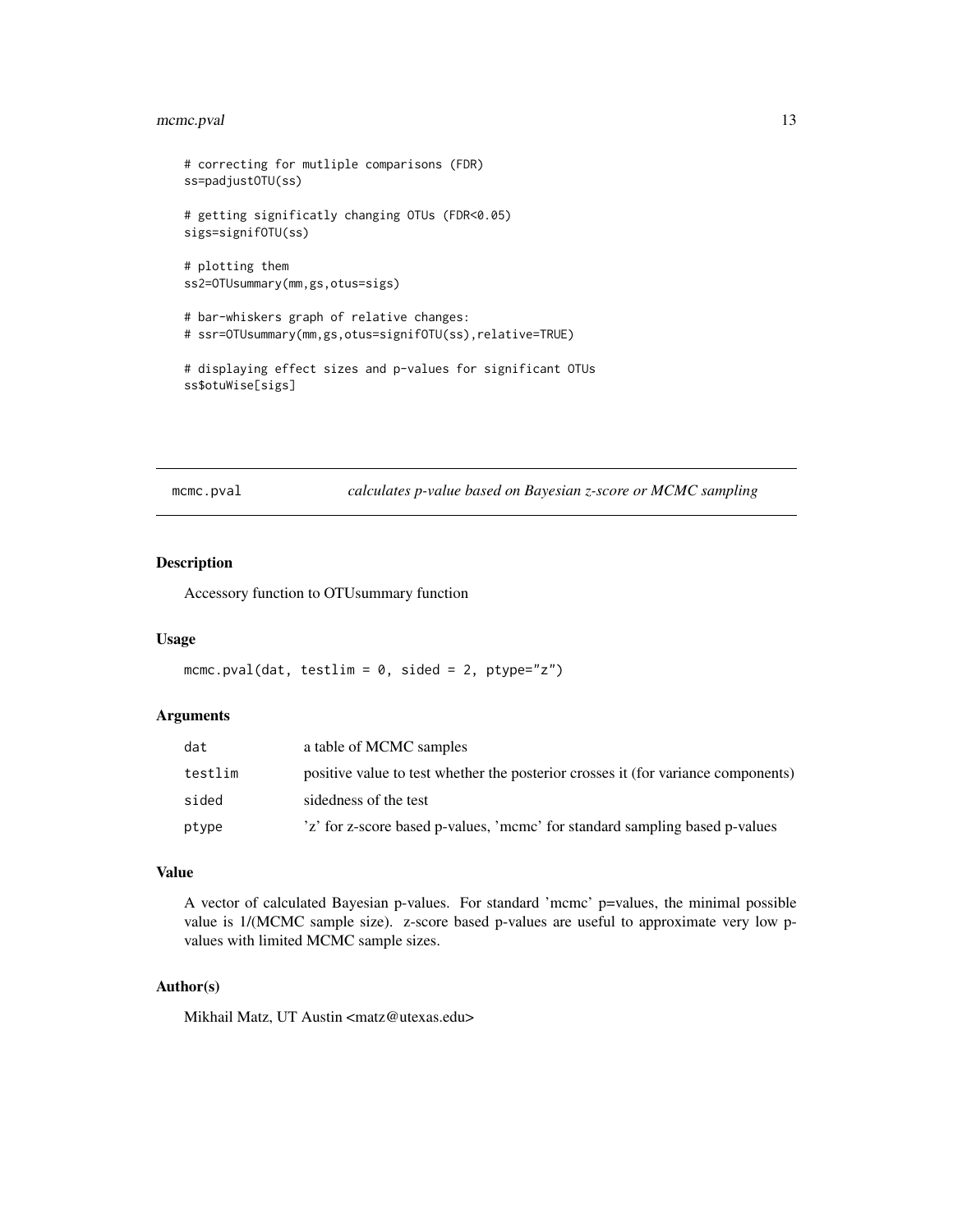<span id="page-13-0"></span>

Looks at autocorrelation among sampled parameter values.

#### Usage

```
otuByAutocorr(model, data, ac.cut=0.1)
```
#### Arguments

| model  | Model generated by mcmc.otu() |
|--------|-------------------------------|
| data   | Dataset used to fit the model |
| ac.cut | Autocorrelation cutoff        |

#### Value

Vector of OTU names for which autocorrelation is less than ac.cut argument.

#### Author(s)

Mikhail V. Matz, University of Texas at Austin <matz@utexas.edu>

#### References

Elizabeth A. Green, Sarah W. Davies, Mikhail V. Matz, Monica Medina Next-generation sequencing reveals cryptic Symbiodinium diversity within Orbicella faveolata and Orbicella franksi at the Flower Garden Banks, Gulf of Mexico. PeerJ 2014 https://peerj.com/preprints/246/

otuStack *Prepares OTU counts data for MCMC model fitting using mcmc.otu().*

#### Description

Stacks all OTU columns into one (count), creates a column for OTU names and columns for experimental conditions. Adds a fake OTU called "summ" - sum of all counts per sample.

#### Usage

```
otuStack(data, count.columns, condition.columns)
```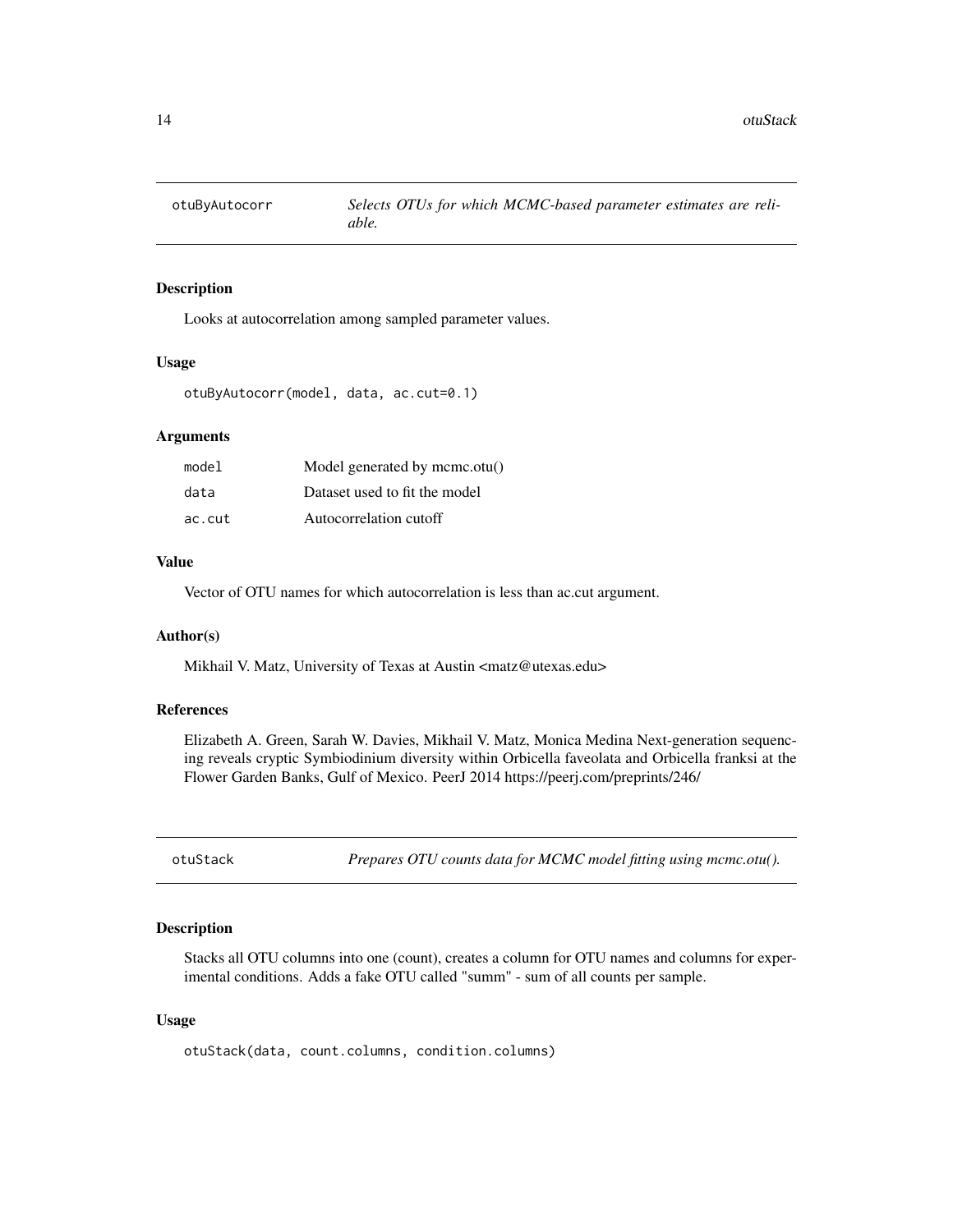# <span id="page-14-0"></span>OTUsummary 15

#### **Arguments**

| data              | The input data table: one column per OTU, plus columns containg experimental<br>conditions and the required column 'sample' denoting biological replicates. See<br>green. data included with the package. |
|-------------------|-----------------------------------------------------------------------------------------------------------------------------------------------------------------------------------------------------------|
| count.columns     | vector of numbers identifying OTU counts columns                                                                                                                                                          |
| condition.columns |                                                                                                                                                                                                           |
|                   | vector of numbers identifyng columns containing experimental conditions                                                                                                                                   |

#### Value

A dataset that can be fed into mcmc.otu() function.

## Author(s)

Mikhail V. Matz, University of Texas at Austin <matz@utexas.edu>

#### References

Elizabeth A. Green, Sarah W. Davies, Mikhail V. Matz, Monica Medina Next-generation sequencing reveals cryptic Symbiodinium diversity within Orbicella faveolata and Orbicella franksi at the Flower Garden Banks, Gulf of Mexico. PeerJ 2014 https://peerj.com/preprints/246/

#### Examples

```
# Symbiodinium sp diversity in two coral species at two reefs (banks)
data(green.data)
green.data
# stacking the data table
gs=otuStack(green.data,count.columns=c(4:8),condition.columns=c(1:3))
head(gs,30)
```
OTUsummary *Summarizes and plots results of mcmc.otu() function series.*

#### Description

Calculates abundances of each OTU across factor combinations; calculates pairwise differences between all factor combinations and their significances for each OTU; plots results as bar or line graphs with credible intervals (ggplot2) NOTE: only works for experiments involving a single multilevel fixed factor or two fully crossed multi-level fixed factors.

#### Usage

```
OTUsummary(model, data, otus = NA, relative = FALSE,
log base = 10, summ.plot = TRUE, ptype = "z", xgroup=NULL, ...)
```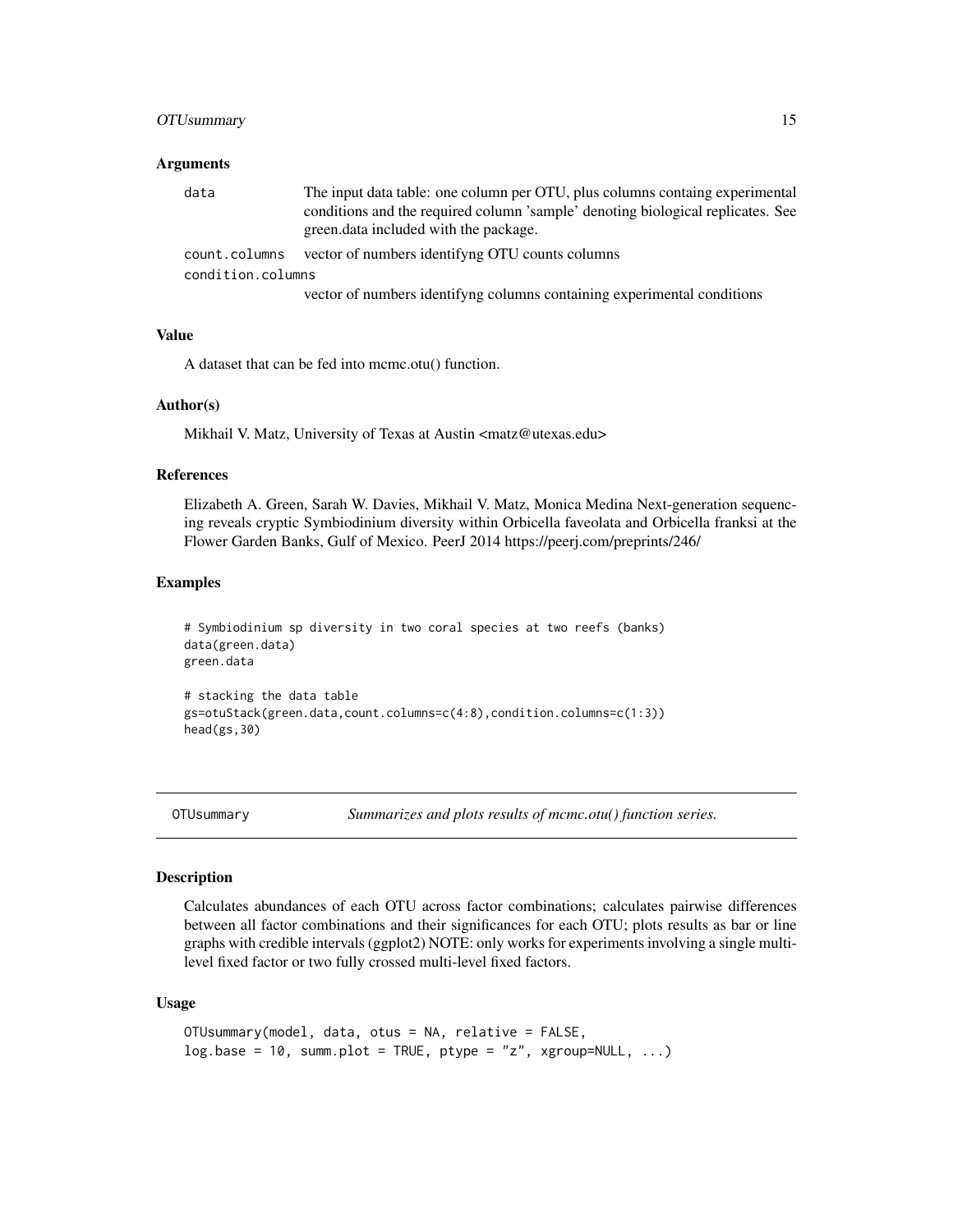# Arguments

| model     | Model generated by mcmc.otu() or mcmc.otu.normalized()                                                                                                                                                                                                                                                                                                                                                                                            |
|-----------|---------------------------------------------------------------------------------------------------------------------------------------------------------------------------------------------------------------------------------------------------------------------------------------------------------------------------------------------------------------------------------------------------------------------------------------------------|
| data      | Dataset used to build the model (returned by otuStack() or otuStackNormalize())                                                                                                                                                                                                                                                                                                                                                                   |
| otus      | A vector of OTU names to summarize and plot. If left unspecified, all OTUs<br>will be summarized.                                                                                                                                                                                                                                                                                                                                                 |
| relative  | Whether to plot OTU abundances as log(proportion of total) (default) or fold-<br>changes relative to the sample that is considered to be "global control" (relative<br>= TRUE). The "global control" is the combination of factors that served as a<br>reference during model fitting, either because it is alphanumerically first (that<br>happens by default) or because it has been explicitly designated as such using<br>relevel() function. |
| log.base  | Base of the logarithm to use.                                                                                                                                                                                                                                                                                                                                                                                                                     |
| summ.plot | By default, the function generates a summary plot, which is a line-points-95%<br>credible intervals plot of log(fraction of total) with 'relative=FALSE' and a bar<br>graph of log(fold change relative to the control), again with 95% credible inter-<br>vals, with 'relative=TRUE'. Specify 'summ.plot=FALSE' if you don't want the<br>summary plot.                                                                                           |
| ptype     | Which type of p-values to use. By default p-values based on the Bayesian z-<br>score are used. Specify 'ptype="mcmc"' to output more conventional p-values<br>based on MCMC sampling (these will be limited on the lower end by the size of<br>MCMC sample).                                                                                                                                                                                      |
| xgroup    | For two-factor designs: which of the factors to use to form the x-axis. The other<br>one will be used to form facets.                                                                                                                                                                                                                                                                                                                             |
| $\cdots$  | Additional options for summaryPlotOTU() function. Among those, 'x.order'<br>can be a vector specifying the order of factor levels on the x-axis.                                                                                                                                                                                                                                                                                                  |

# Value

A list of three items:

| summary | Summary table containing calculated abundances, their SD and 95% credible<br>limits                                                                           |
|---------|---------------------------------------------------------------------------------------------------------------------------------------------------------------|
| otuWise | A series of matrices listing pairwise differences between factor combinations<br>(upper triangle) and corresponding p-values (lower triangle)                 |
| ggPlot  | the ggplot2 object for plotting. See http://docs.ggplot2.org/0.9.2.1/theme.html<br>for ways to modify it, such as add text, rotate labels, change fonts, etc. |

# Author(s)

Mikhail V. Matz, University of Texas at Austin <matz@utexas.edu>

# References

Elizabeth A. Green, Sarah W. Davies, Mikhail V. Matz, Monica Medina Next-generation sequencing reveals cryptic Symbiodinium diversity within Orbicella faveolata and Orbicella franksi at the Flower Garden Banks, Gulf of Mexico. PeerJ 2014 https://peerj.com/preprints/246/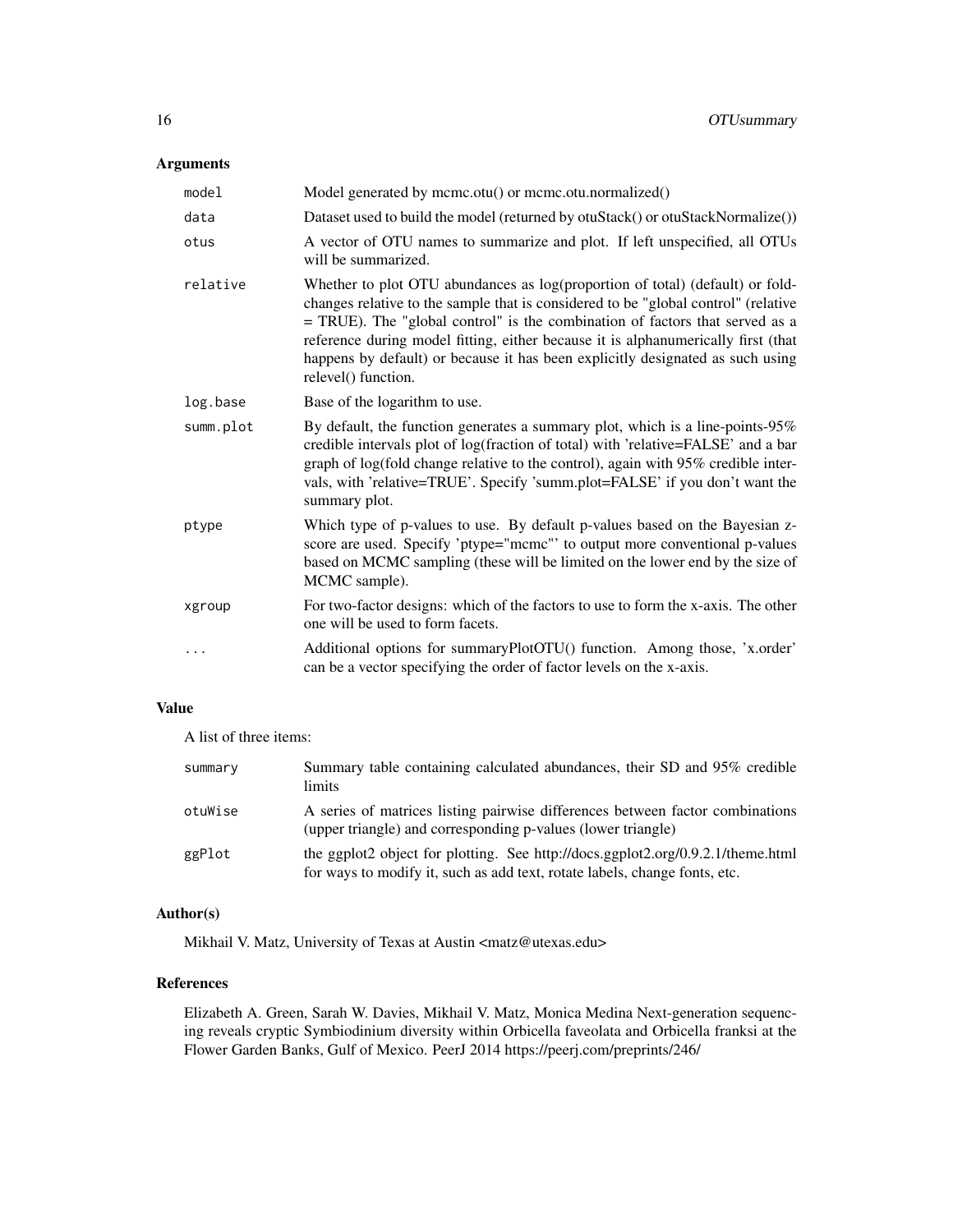# <span id="page-16-0"></span>padjustOTU 17

# See Also

mcmc.otu(),MCMCglmm()

#### Examples

# see example in ?MCMC.OTU

# padjustOTU *Adjusts p-values in the OTU summary for multiple comparisons.*

# Description

Collects all p-values from the summary, performs FDR correction (Benjamini-Hochberg), returns the summary with adjusted p-values.

#### Usage

padjustOTU(otu.summary, method="BH")

# Arguments

| otu.summary | The output of OTU summary function.                           |
|-------------|---------------------------------------------------------------|
| method      | Method of adjustment for multiple comparisons (see ?p.adjust) |

# Value

An OTU summary list (see ?OTUsummary) with adjusted p-values

# Author(s)

Mikhail V. Matz, University of Texas at Austin <matz@utexas.edu>

#### References

Elizabeth A. Green, Sarah W. Davies, Mikhail V. Matz, Monica Medina Next-generation sequencing reveals cryptic Symbiodinium diversity within Orbicella faveolata and Orbicella franksi at the Flower Garden Banks, Gulf of Mexico. PeerJ 2014 https://peerj.com/preprints/246/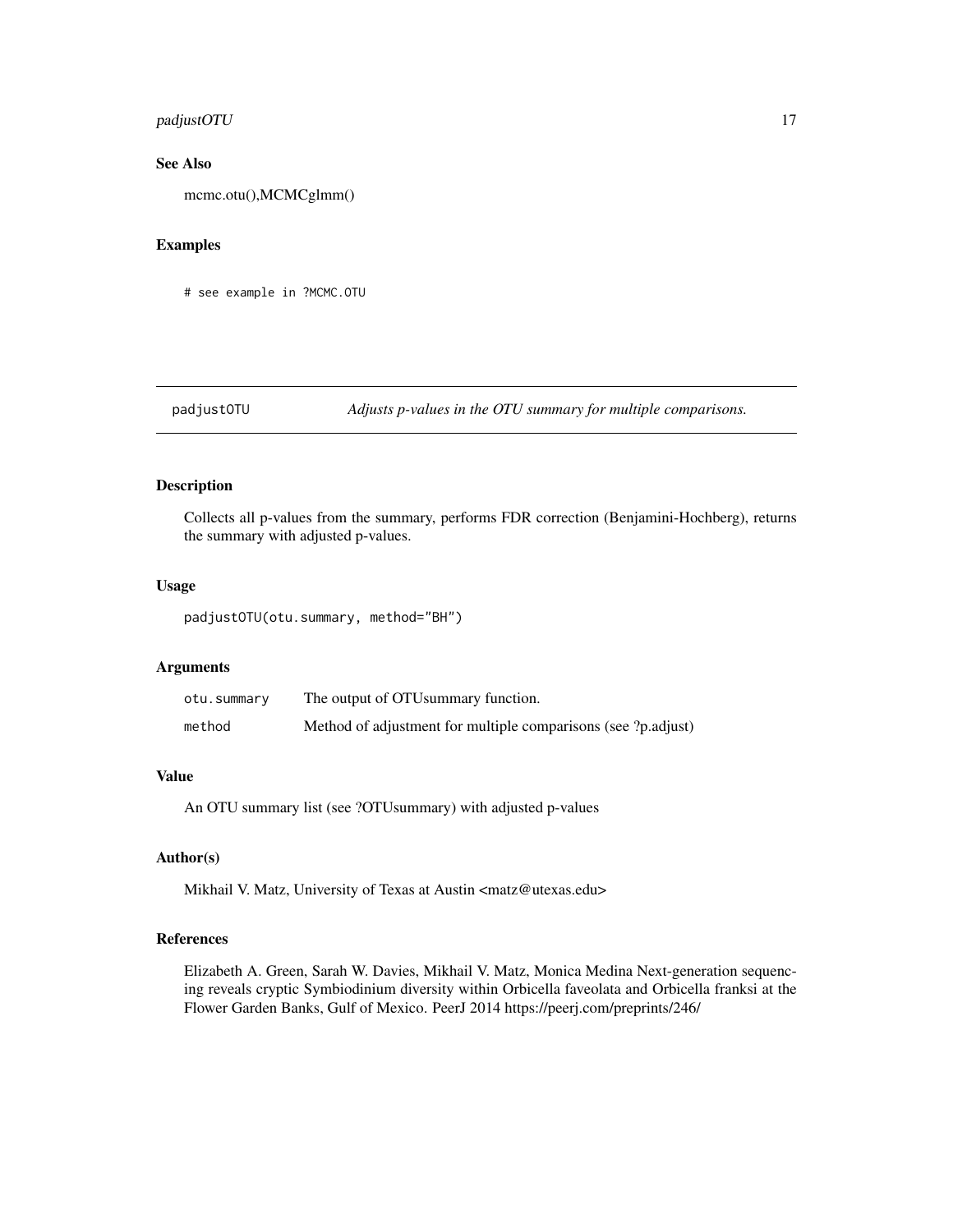<span id="page-17-0"></span>

works as upper.panel or lower.panel argument of pairs() (package graphics).

#### Usage

```
panel.cor(x, y, digits=2, cex.cor)
```
# Arguments

| $\mathsf{X}$ | x element of the pairs() matrix               |
|--------------|-----------------------------------------------|
| - V          | y element of the pairs() matrix               |
| digits       | number of non-zero digits to leave at the end |
| cex.cor      | scaling factor for displayed text             |

# References

cannibalized from an example in ?pairs (package graphics)

| panel.cor.pval | accessory function for pairs() to display pvalue of the Pearson corre- |
|----------------|------------------------------------------------------------------------|
|                | <i>lation</i>                                                          |

# Description

works as upper.panel or lower.panel argument of pairs() (package graphics). Displays pvalues better than 0.1.

# Usage

 $panel.cor.pval(x, y, digits = 2, cex.cor, p.cut=0.1)$ 

# Arguments

| $\mathsf{X}$ | x element of the pairs() matrix               |
|--------------|-----------------------------------------------|
|              | y element of the pairs() matrix               |
| digits       | number of non-zero digits to leave at the end |
| cex.cor      | scaling factor for displayed text             |
| p.cut        | p-value cutoff                                |

# References

cannibalized from an example in ?pairs (package graphics)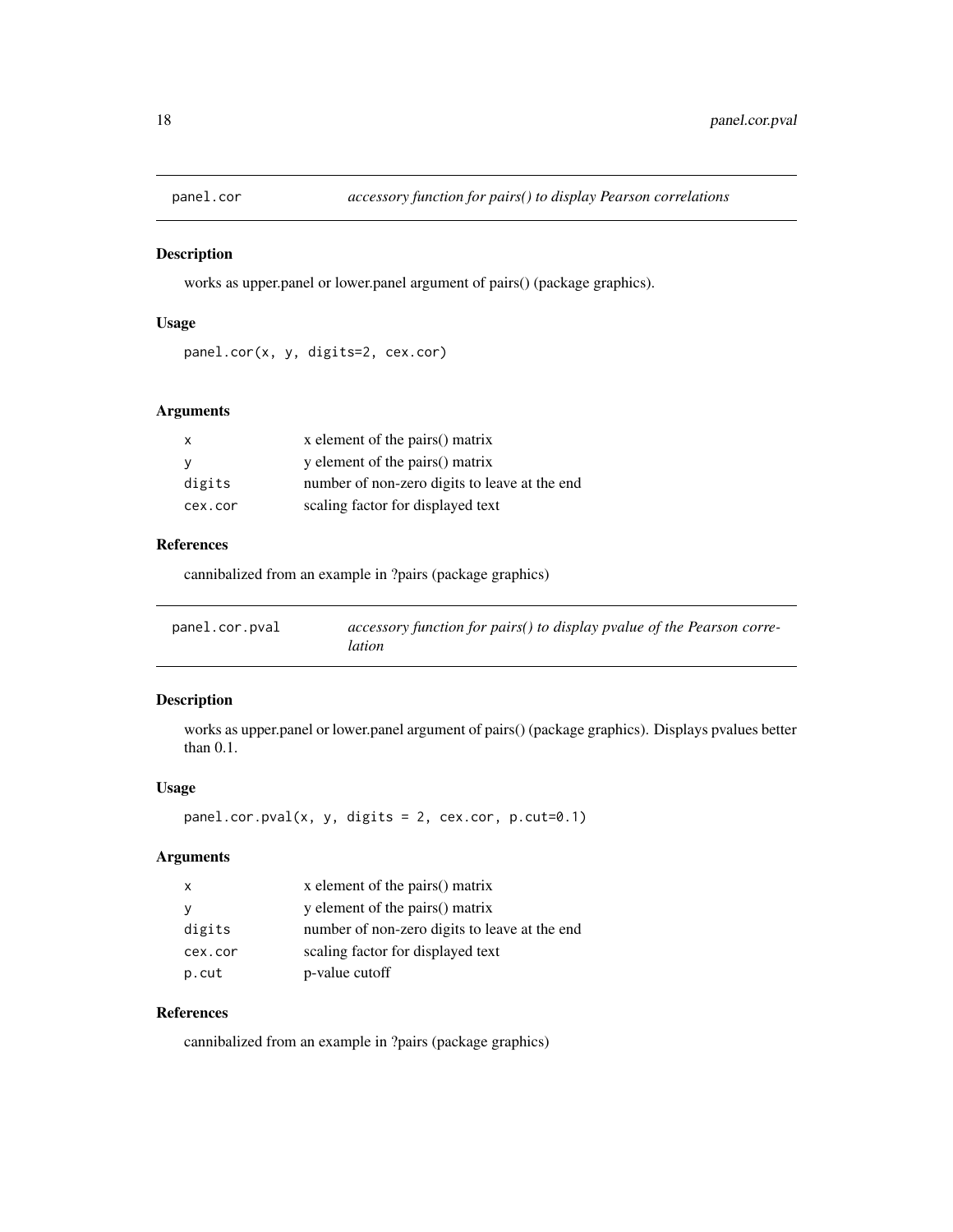<span id="page-18-0"></span>Samples are removed if their total counts fall below the specified z-score cutoff (default -2.5); OTUs are removed if their sum of counts is less than specified fraction of total counts (default 0.001), or if they are observed in less than specified fraction of all samples (default 0.2). Samples are removed first, then OTUs.

#### Usage

```
purgeOutliers(data, count.columns, sampleZcut=(-2.5), otu.cut=0.001, zero.cut=0)
```
#### Arguments

| data          | A data frame containing counts, with samples as rows and OTUs as columns                                                                                                                                                           |
|---------------|------------------------------------------------------------------------------------------------------------------------------------------------------------------------------------------------------------------------------------|
| count.columns | Vector of OTU column numbers.                                                                                                                                                                                                      |
| sampleZcut    | z-score cutoff for removing low-coverage outlier samples.                                                                                                                                                                          |
| otu.cut       | cutoff for a fraction of total counts the OTU has to represent. This would depend<br>on the methodology and nature of OTUs; for coral symbionts (Symbiodinium<br>sp) the reasonable cutoff is 0.001 (Quigley et al, PLoS ONE 2014) |
| zero.cut      | fraction of samples in which the OTU is found.                                                                                                                                                                                     |

# Value

The data table with outlier samples and OTUs removed.

#### Author(s)

Mikhail V. Matz, University of Texas at Austin <matz@utexas.edu>

# References

Elizabeth A. Green, Sarah W. Davies, Mikhail V. Matz, Monica Medina Next-generation sequencing reveals cryptic Symbiodinium diversity within Orbicella faveolata and Orbicella franksi at the Flower Garden Banks, Gulf of Mexico. PeerJ 2014 https://peerj.com/preprints/246/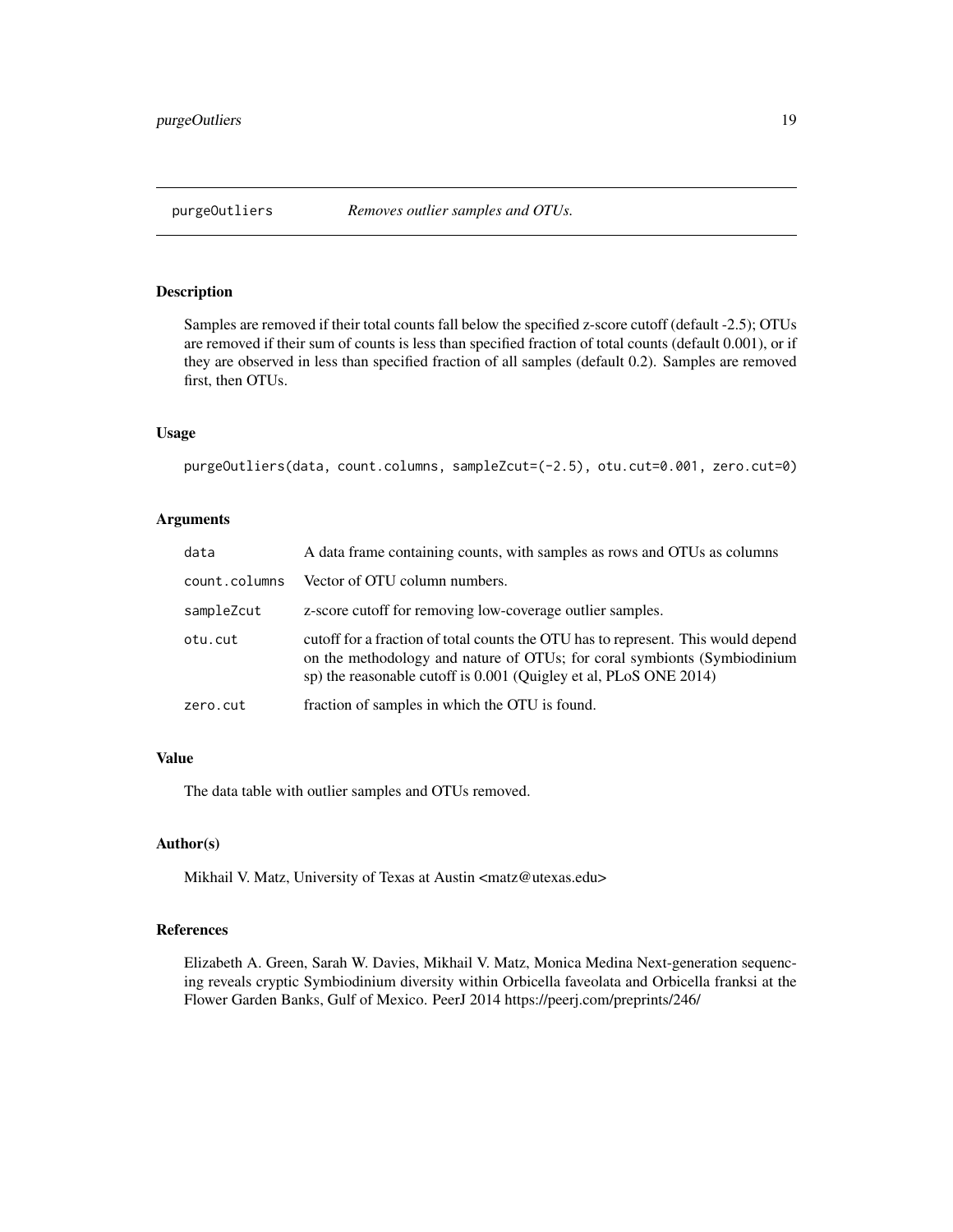<span id="page-19-0"></span>

Trawls otuWise summary tables in the data returned by OTUsummary and returns the names of OTUs that have p-values better than the specified cutoff.

# Usage

signifOTU(otu.summary, p.cutoff=0.05)

#### **Arguments**

| otu.summary | The output of OTU summary function. |
|-------------|-------------------------------------|
| p.cutoff    | p-value cutoff to report OTUs.      |

# Value

A vector of significant OTUs.

#### Author(s)

Mikhail V. Matz, University of Texas at Austin <matz@utexas.edu>

#### References

Elizabeth A. Green, Sarah W. Davies, Mikhail V. Matz, Monica Medina Next-generation sequencing reveals cryptic Symbiodinium diversity within Orbicella faveolata and Orbicella franksi at the Flower Garden Banks, Gulf of Mexico. PeerJ 2014 https://peerj.com/preprints/246/

startedLog *prepares OTU counts data for PCA analysis using started-log transform*

# Description

Normalizes counts based on total counts per sample, adds a constant number (argument logstart) to get rid of zeroes, then log-transforms the data.

### Usage

startedLog(data,count.columns,logstart=0.1)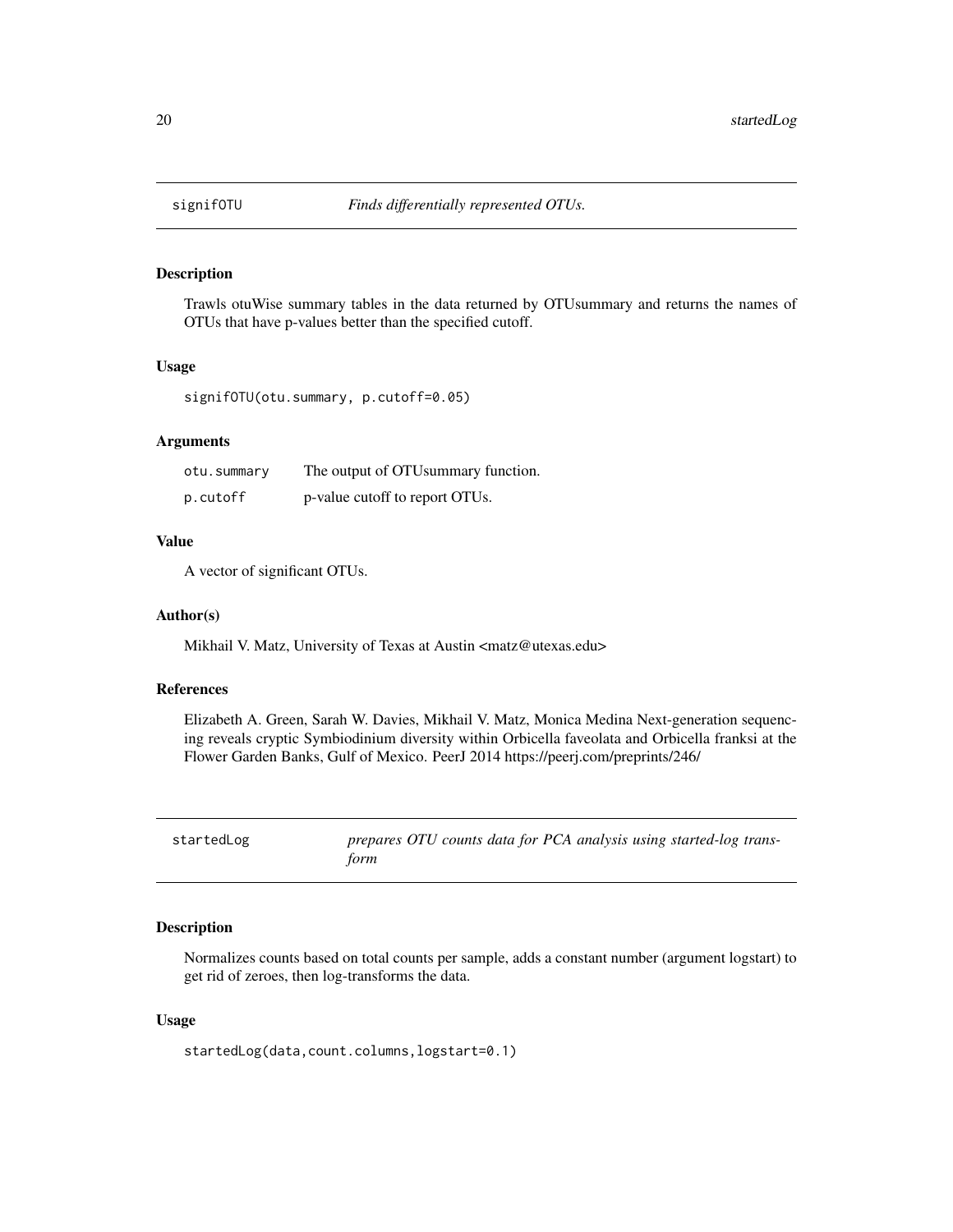#### <span id="page-20-0"></span>**Arguments**

| data          | OTU counts table. Rows: samples, columns: OTUs.                                                                                                                                  |
|---------------|----------------------------------------------------------------------------------------------------------------------------------------------------------------------------------|
| count.columns | numbers of colums containing OTU counts.                                                                                                                                         |
| logstart      | number to add to zero counts before log transform. With 'logstart=0', the zero<br>count datapoints become 'NA' (useful for analysis of pairwise correlations be-<br>tween OTUs). |

#### Value

A table of log-transformed normalized values.

#### Author(s)

Mikhail V. Matz, University of Texas at Austin <matz@utexas.edu>

# References

Started Log transform: Rocke DM and Durbin B Bioinformatics 2003 19:966-972 (DOI: 10.1093/bioinformatics/btg107) MCMC.OTU: Elizabeth A. Green, Sarah W. Davies, Mikhail V. Matz, Monica Medina Next-generation sequencing reveals cryptic Symbiodinium diversity within Orbicella faveolata and Orbicella franksi at the Flower Garden Banks, Gulf of Mexico. PeerJ 2014 https://peerj.com/preprints/246/

| summaryPlotOTU | Wrapper function for ggplot2 to make bar and line graphs of |  |  |  |  |  |
|----------------|-------------------------------------------------------------|--|--|--|--|--|
|                | <i>mcmc.otu() results</i>                                   |  |  |  |  |  |

# Description

This function is called automatically by OTUsummary() and also can be used separately to plot the results produced by OTUsummary() with more plotting options

#### Usage

summaryPlotOTU(data, xgroup, facet = NA, type = "bar", x.order = NA, whiskers = "ci", otus = NA,log.base=10)

# Arguments

| data   | A summary table generated by HPDplot(), it is the first element in the returned<br>list. |
|--------|------------------------------------------------------------------------------------------|
| xgroup | Which factor will be used to form the x axis (for 2-way designs).                        |
| facet  | The factor by which the plot will be split into facets (for 2-way designs).              |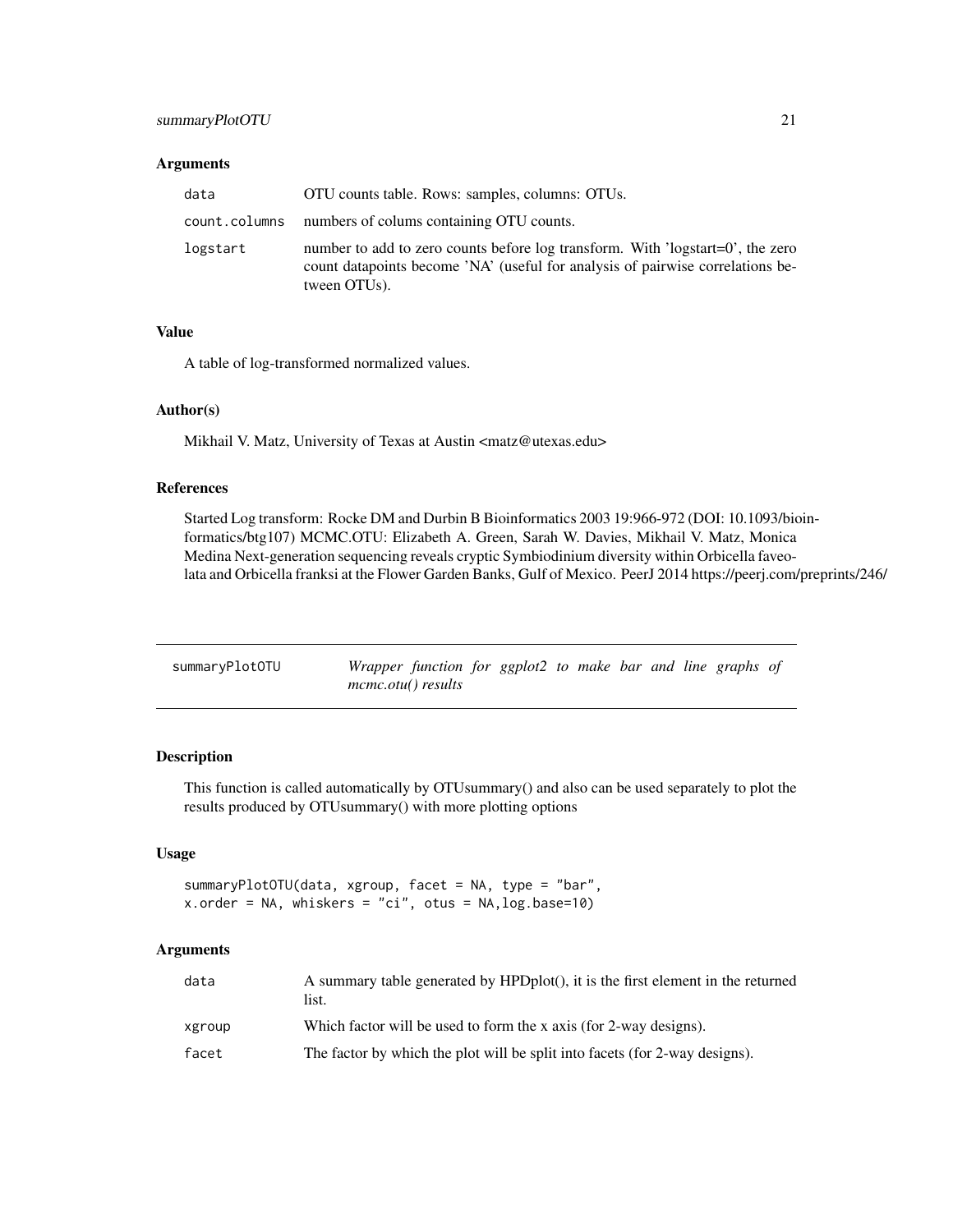| type     | Two types are supported: "bar" and "line" ("line" also has points). "bar" is more<br>useful to plot fold-changes returned when OTU summary () is run with the option<br>'relative=TRUE'. "line" is better for plotting actual inferred OTU abundances<br>across factor levels; it is particularly good for time courses and other cases when<br>multiple factor levels must be compared to each other. "bar" is good to plot<br>log(fold-changes) relative to global control. |
|----------|-------------------------------------------------------------------------------------------------------------------------------------------------------------------------------------------------------------------------------------------------------------------------------------------------------------------------------------------------------------------------------------------------------------------------------------------------------------------------------|
| x.order  | A vector giving the order of factor levels on the x-axis. If unspecified, alphanu-<br>meric order will be used.                                                                                                                                                                                                                                                                                                                                                               |
| whiskers | The interval indicated by the whiskers. Default is "ci", the 95% credible interval;<br>another option is "sd" - standard deviation of the posterior.                                                                                                                                                                                                                                                                                                                          |
| otus     | Vector of OTU names to plot. By default, all OTUs in the summary will be<br>plotted.                                                                                                                                                                                                                                                                                                                                                                                          |
| log.base | Base of the logarithm to indicate on the y-axis label.                                                                                                                                                                                                                                                                                                                                                                                                                        |

# Details

The function invokes ggplot() functon from the ggplot2 package to plot the results either as a single panel (one-way designs) or a multi-panel (2-way designs, one panel per level of the factor specified by 'facet' argument).

# Value

A ggplot object. See http://docs.ggplot2.org/0.9.2.1/theme.html for ways to modify it, such as add text, rotate labels, change fonts, etc.

# Author(s)

Mikhail V. Matz, University of Texas at Austin <matz@utexas.edu>

# References

Elizabeth A. Green, Sarah W. Davies, Mikhail V. Matz, Monica Medina Next-generation sequencing reveals cryptic Symbiodinium diversity within Orbicella faveolata and Orbicella franksi at the Flower Garden Banks, Gulf of Mexico. PeerJ 2014 https://peerj.com/preprints/246/